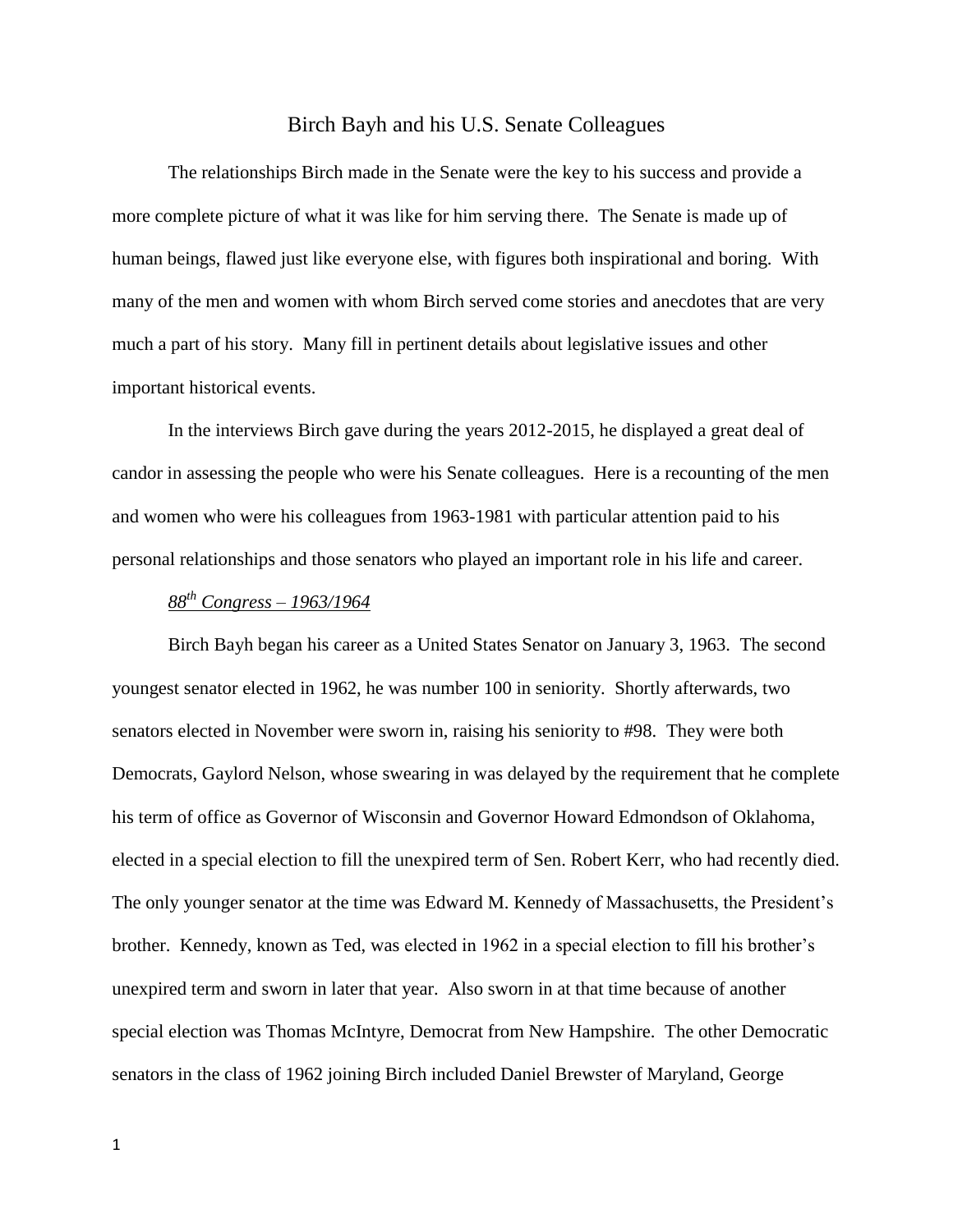McGovern of South Dakota, Abraham Ribicoff of Connecticut and Daniel Inouye of Hawaii. It would turn out to be a very distinguished class.

Birch would represent Indiana in the Senate with another Democrat, Vance Hartke, who had been the Mayor of Evansville, Indiana and elected to the Senate in 1958. He would describe his early relationship with Hartke as "cooperative."

Chair of the Steering Committee and close friend and mentor of President Johnson was Richard Russell (D-GA), a lifelong bachelor and senator since 1933. Birch became close to Russell, one of the only colleagues he always addressed as "Senator," though they rarely saw eye-to-eye and Bayh would often oppose Russell's filibusters. Birch said they got along "as well as number 100 could," despite the variance in their views and ages. Birch's offices were mostly in the old Senate Office Building, which would be renamed after Richard Russell.

Phil Hart (D-MI) was considered the leader of the liberal bloc in the Senate, a man Birch considered "an outstanding gentleman." Another of the Senate Office Buildings built in later years would be named for Phil Hart.

Majority Leader in the Senate was Michael "Mike" Mansfield (D-MT). A man of few words, most often a yes or a no, he was very good to Birch Bayh. They also had been members of the same fraternity in college, fraternity brothers, in fact. Birch would describe him as someone who did not ask for many things but when he did, he generally got them. Unlike LBJ before him, he did not have "sharp elbows," in Birch's words. Birch felt senior people in the Senate took to him because of his willingness "to go along to get along," an attitude Birch developed as a member of the Indiana General Assembly. Senators such as Mansfield liked Bayh because of this but so did senators like James O. Eastland (D-MS), Chairman of the Judiciary Committee, and Everett McKinley Dirksen (R-IL), Mansfield's counterpart as Minority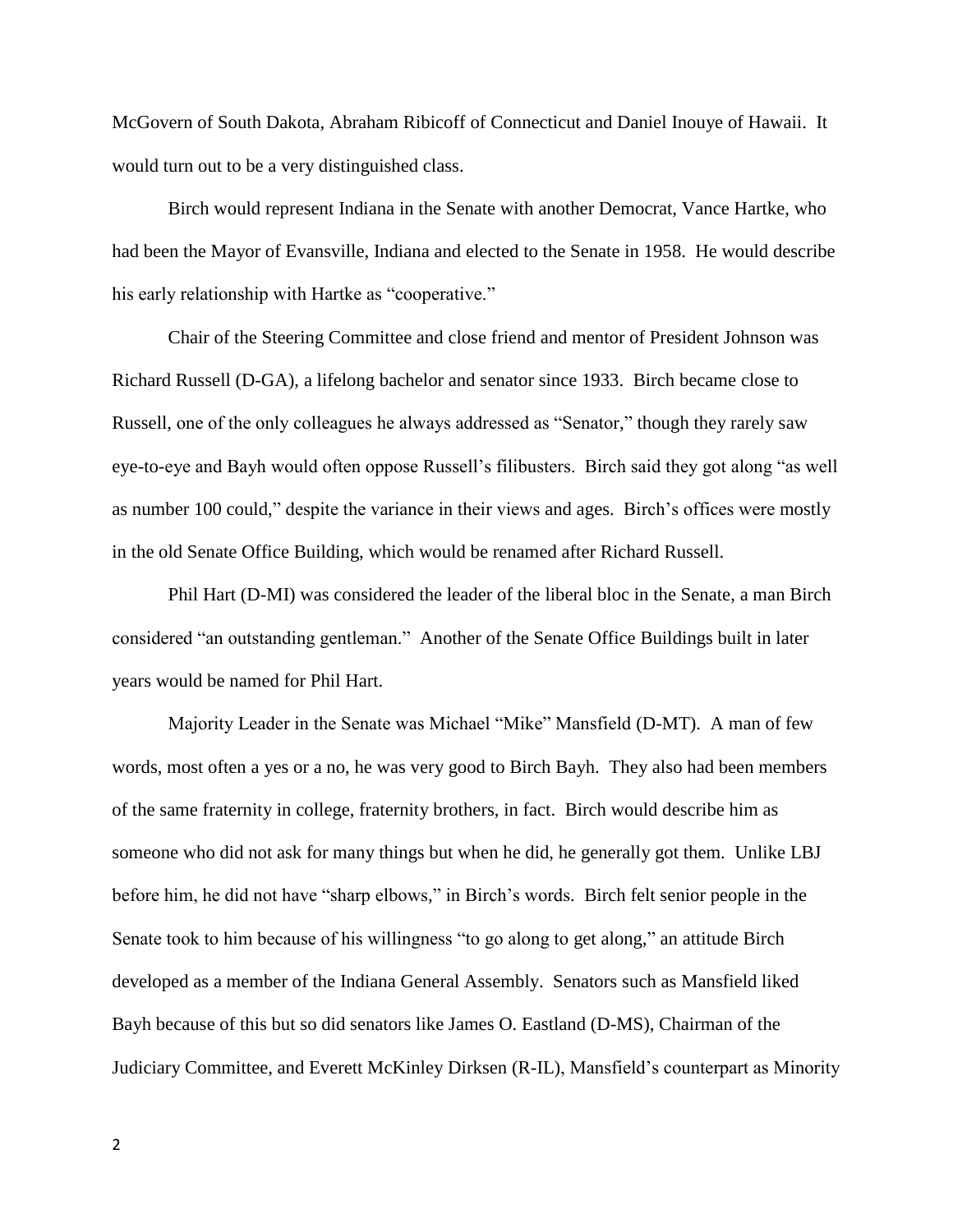Leader. Dirksen's name would be attached to what was then known as the New Senate Office Building.

Birch Bayh was elected to the Senate at the age of 34. The oldest member of the Senate when he arrived was more than 50 years older, Carl Hayden, Democrat from Arizona. Born in 1877, he had been elected to Congress when Taft was President as the first Congressman from the new state, an at-large seat, and had been a senator throughout the entirety of Birch's life, since 1927. At one point in a re-election campaign, he had to fight a rumor that he had, in fact, died. Birch served with him for a single term, with Hayden retiring in 1968. Hayden was an example of a senator who rarely spoke on the floor of the Senate. His effectiveness was demonstrated in the committees in which he served, as both Chairman of the Senate Rules and Appropriations Committees. He could be remembered waiting in line at the Senate cafeteria, just like all the staff members eating there, demanding no special privileges. The liver marks on his bald head and wrinkled face were indications of his advanced age. He lived to be 94 years old. When Hayden retired, he was replaced by Barry Goldwater, who had left the Senate in 1964 to be the Republican nominee for President, an election in which Lyndon Johnson amassed 61% of the popular vote against Goldwater, a total never matched in American history. Goldwater had become the leading voice of conservatism in the country and continued that role when he returned to the Senate. Birch always felt he had a good working relationship with Goldwater and was surprised when Goldwater took pot shots at him during his 1968 re-election campaign. Birch always felt that getting along with his Republican colleagues was important, that camaraderie was a necessary aspect of political life. Thinking back to times when his colleagues would work against him at election time, another was Senator Charles Percy (R-IL) traveling with GOP candidate William Ruckelshaus in Indiana in 1968. Birch mused that campaigning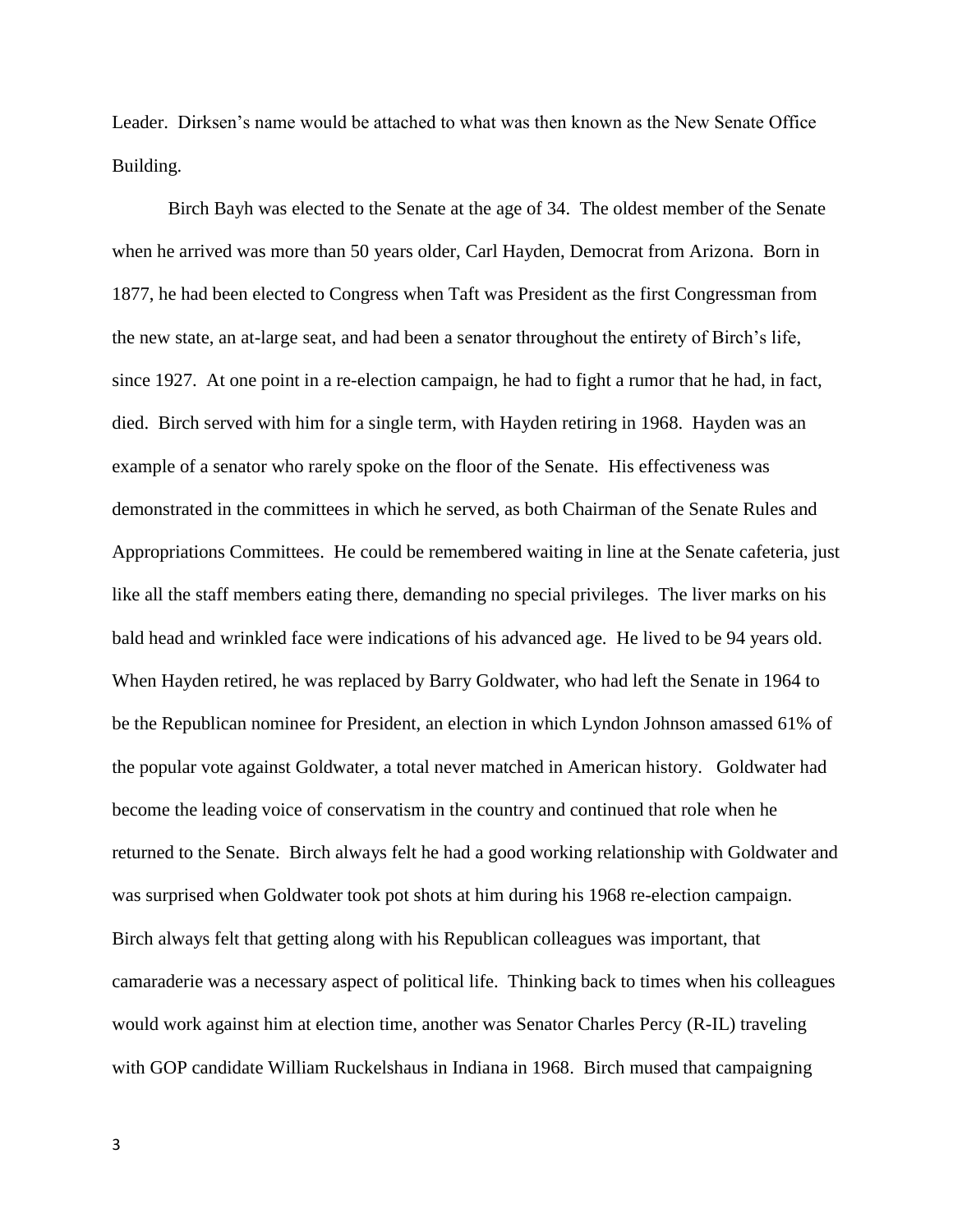against someone like Everett Dirksen in Illinois would have been "impossible." If you believe in going along to get along, activities like that were not helpful.

Another major figure in the Senate at the time and a key player in the debate on the  $25<sup>th</sup>$ Amendment was Sam Ervin (D-NC). Considered the Senate's supreme constitutional expert, he had graduated from Harvard Law School backwards. When he was admitted to the law school, he was also betrothed to the woman he would marry and wasn't sure how long she would wait for him to attend an institution so far from their state. As a result, he took the third year first, then the second and finished up by taking the first year last. She waited for him throughout. His support for the measure introduced by the junior Senator from Indiana would be critical.

Ervin could be both a villain and a hero. Early in his Senate career, which began in 1954, he helped bring down Sen. Joseph McCarthy but was also one of the leaders of the resistance to the Supreme Court decision Brown versus The Board of Education. His intransigence in opposition to the Civil Rights Act on 1964 would tar him in the minds of many. Later he was leading the opposition to the Equal Rights Amendment while gaining hero status as the Chair of the Senate Select Committee to Investigate Campaign Practices, also known as the Watergate Committee. The Harvard trained "country lawyer" would be one of the key players in forcing the resignation of Richard Nixon from the presidency.

Ervin was one of a number of southern senators who wielded great power in the Senate when Birch served there, mainly because of the seniority system. The Appropriations Committee, for instance, was chaired by Richard Russell of Georgia, followed by Allen Ellender (D-LA) and John McClellan (D-AR). Russell had first been elected to the Senate in 1932 and was second in seniority to Hayden. Ellender was elected in 1936 and numbered fourth in seniority; while McClellan was number eight, elected in 1942. Other Democratic southern chairs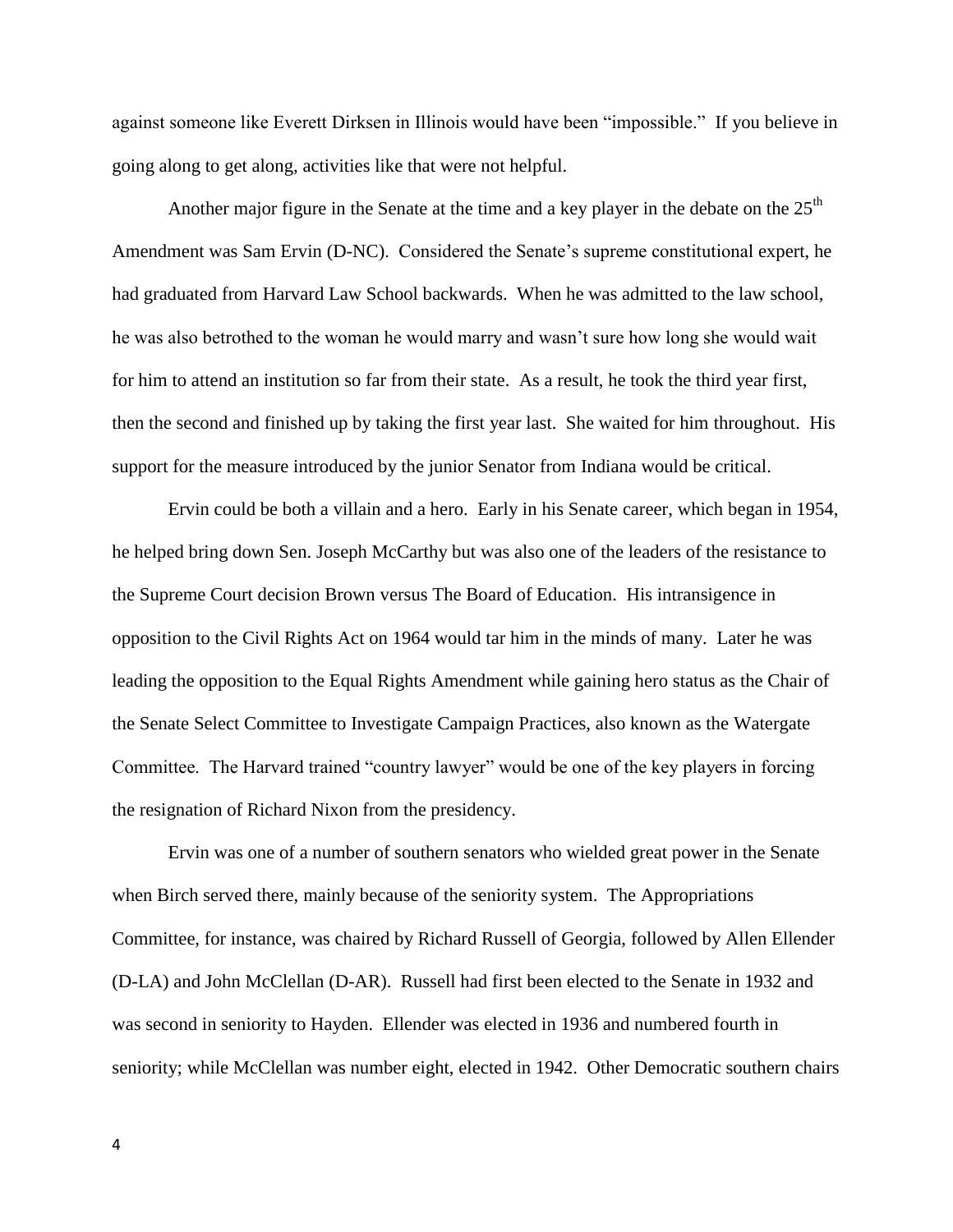included J. William Fulbright (AR) of Foreign Relations, Harry Byrd, Sr. (VA) of Finance, John Stennis (MS) of Armed Services and James O. Eastland (MS) of Judiciary. Each of these men would play important roles in the careers of younger senators like Birch Bayh. While this leadership may have appeared monolithic, Birch said that the two Arkansas Senators, Fulbright and McClellan, "were as different as night and day." Fulbright, elected in 1944, was described as erudite, low key, probably knew more about foreign policy than anyone else in Congress. McClellan, on the other hand, was a "law and order type guy" who would often be in your face on issues of importance to him.

The two senators from Connecticut were Abraham Ribicoff and Thomas Dodd, both Democrats. Ribicoff had entered the Senate on the same day as Birch and had previously been a Cabinet Members as well as governor of his state. He was remembered as "much more learned than I was." Tom Dodd, first elected in 1958, would play a larger role in Birch's career. As a former chief counsel for the prosecution in the Nuremberg Nazi trials after World War II, he would end up being disgraced by scandal and the first senator after Joe McCarthy to be censured by the Senate. He was brought down by allegations that he had misused campaign funds for his private purposes. Birch always had a hard time believing the charges since Dodd didn't need to do what he was charged with. As a senator, Dodd chaired the Senate Subcommittee on Juvenile Delinquency and Birch was a member. He once asked Birch to his office and showed him a cardboard display of handguns, explaining why he was introducing a bill to outlaw the manufacture of inexpensive handguns known as "Saturday Night Specials." They were not good for target practice and were the kinds of weapons most used in the commission of crime. Birch agreed to co-sponsor the bill. It would be the opening salvo of a long battle with the National Rifle Association, NRA, which opposed all manner of firearms regulation.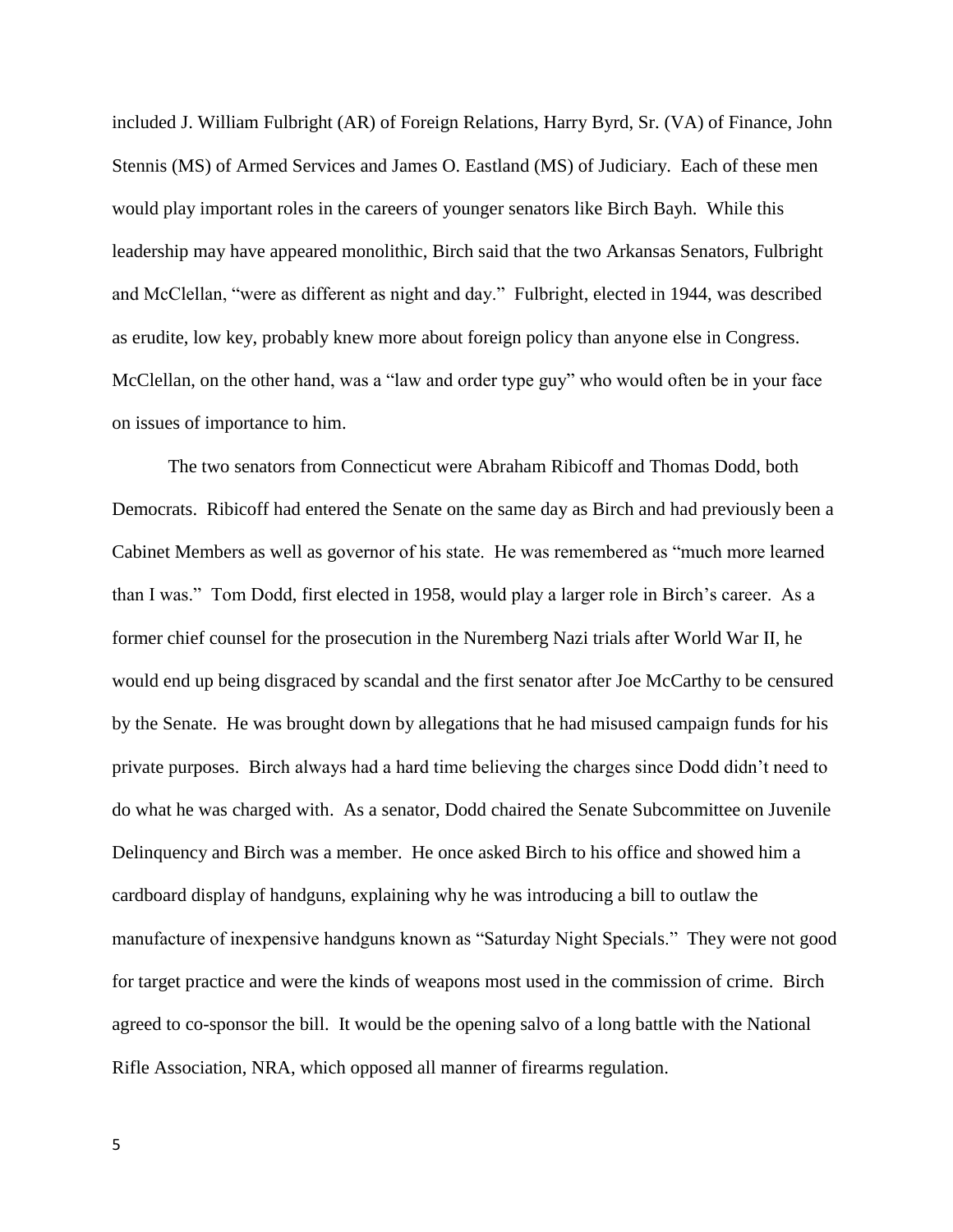Representing Florida in the Senate was George Smathers (D-FL). He had gotten to the Senate by running a famous but scurrilous campaign against his boss, Senator Claude Pepper in 1950. Accusing Pepper of "fraternizing" with members of the Senate and having a daughter who was a "thespian," he took advantage of the less educated Floridians to unseat his employer. Smathers would become a close friend of John F. Kennedy, with whom there are tons of stories about their common womanizing. Kennedy would joke about the Smathers' form of advice. Telling Congressman Kennedy not to run for the Senate in 1952, Kennedy ran and won. Advising Senator Kennedy to go after the vice presidential nomination at the 1956 Democratic Convention, Kennedy ran and lost. So when Smathers suggested 1960 was not the time for Kennedy to seek the presidency, JFK knew it was his to win. Birch once traveled to Florida to give a speech for Smathers and remembered what a ladies man the Florida senator was. His memories are consistent with the Smathers' reputation.

Elected the same day as Birch from Hawaii was Dan Inouye, a Democrat, "the most impressive member of our class." He had lost an arm in World War II as a member of the Nisei regiment of soldiers of Japanese heritage; he had also earned the Congressional Medal of Honor for heroism while fighting in Italy. Birch admired Inouye because of the price he paid for his wartime service. Inouye had a quiet, aloof nature and always showed a reserve that may have been due to his injury. He and his wife Maggie became close friends of Birch and Marvella.

Birch's "favorite senator" was Frank Church (D-ID). Described as nice, smart, articulate and totally without airs, Church and his wife Bethine got on famously with the Bayhs. Church had been elected to the Senate six years before Birch and they ran at the same time in 1962, 1968, 1974 and 1980 with all of the same results. While not a favorite of LBJ as Birch was, Church became a prominent member of the Senate, best known for the Cooper-Church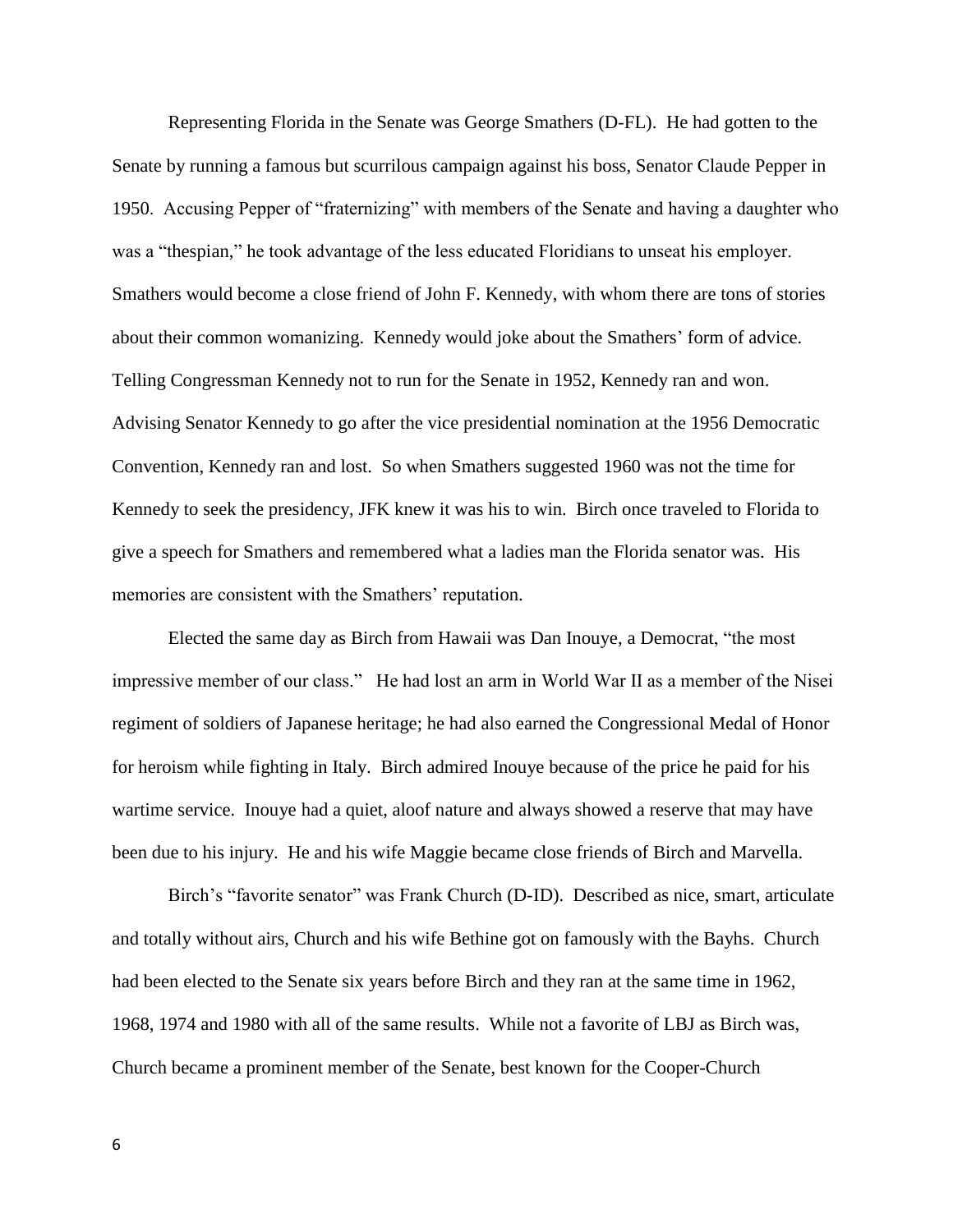Amendment, restricting government spending to fight the Vietnam War, and his chairmanship of the committee investigating abuses of the CIA.

Indiana's neighboring state, Illinois, was represented by Republican Everett Dirksen and Democrat Paul Douglas. First elected in 1948, the white-maned Douglas looked like a senator and was greatly respected by Birch. Douglas had been a prominent economist and advisor to President Franklin D. Roosevelt. He was good to Birch, served on committees with him, but they never grew close. Douglas would be defeated in 1966 by Charles Percy. Percy and Birch never were close either. Even though Percy made a trip to Indiana to campaign against Birch's re-election, they also were never antagonistic. A very handsome man who had been president of Bell and Howell before taking on Douglas, Birch remembered him as a "smart guy" who also lived through one of the worst tragedies imaginable when his daughter was brutally murdered. The crime has never been solved.

Another state bordering Indiana is Kentucky, where John Sherman Cooper (D-KY) was one of the senators since 1956. Described as a "principled guy" who Birch got to know better when he and his wife dined at the Bayh home, Cooper had a habit of responding, "What's that?" whenever he was asked a difficult question. Birch needed his vote during the Carswell debate and one of his Republican colleagues suggested he talk with John. Birch said he knew exactly what John would say; "What's that?" That was exactly what he said when Birch approached him. The two battles to defeat Nixon Supreme Court nominees Haynsworth and Carswell had the opposite results from Cooper than from most other senators. Several Republicans who supported Haynsworth ended up opposing Carswell. Cooper was just the opposite. Having been one of several Republican senators who went to the Nixon White House to explain to the President why they had to oppose Haynsworth, he was one who promised to support the next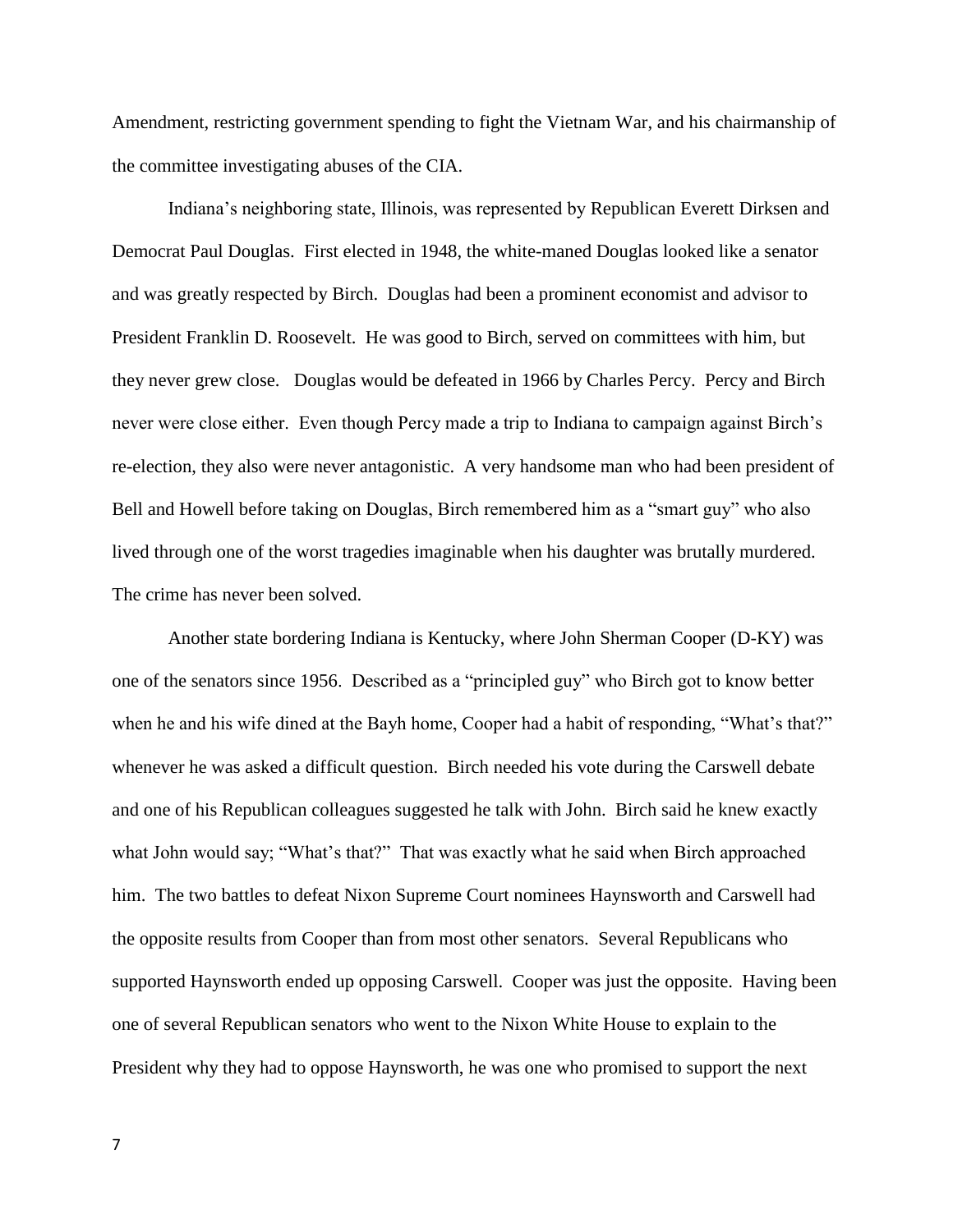nominee. And, as Birch said, "Here came Carswell, not worthy of carrying Haynsworth's briefcase." Nonetheless, John Sherman Cooper was good to his word and, while he may have held his nose, he cast his vote for the unsuccessful nominee, G. Harrold Carswell. Not a "hailfellow-well-met type of person," according to Birch, Cooper was dignified and had integrity.

One of the most powerful members of the Senate and the absolute lord over tax policy was Russell Long, Democrat of Louisiana. Elected in 1948, the son of former governor and senator Huey Long, he held absolute sway over all legislation dealing with taxes, probably caring more about the issue than any of his colleagues. Once again, the relationship with Birch was established over dinner with spouses at the Bayh home. When Sen. Allen Ellender died, the Bayhs flew to Louisiana for the funeral. Marvella told a story about riding in a taxi and telling the cabbie that they were attending the funeral of their senator. He replied, "We only have one senator here; Huey's boy."

The only female members of the Senate were Maureen Neuberger (D-OR) and Margaret Chase Smith (R-ME). Smith, a senator since 1949, had been one of the few women to be elected to the Senate without running as a replacement of a deceased spouse who had held the office. She was known for her sense of dignity and the red rose she wore on her lapel every day. She was also the first woman to serve in both the House of Representatives and the Senate. Her early opposition to the activities of Sen. Joe McCarthy went a long way to establish her credentials as a principled and honorable member of the body. Neuberger had only been in the Senate since 1960 and was never close to Birch.

Also from Maine was Edmund Muskie, elected in 1958, the Democratic candidate for vice president in the election between Hubert Humphrey and Richard Nixon in 1968. A tall and pleasant man, Lincoln-esque in appearance, he became the Democratic front runner for the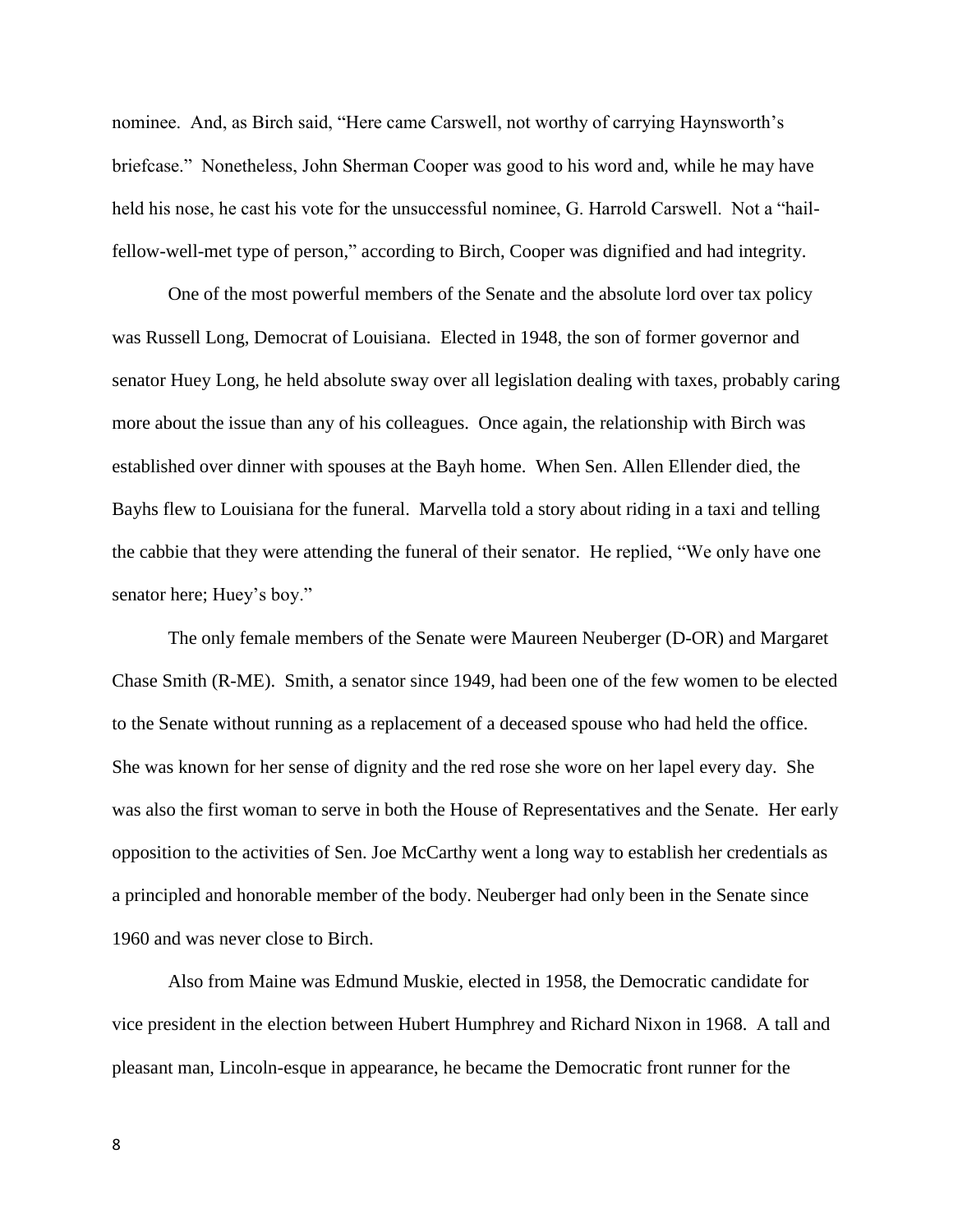nomination in 1972 and Birch supported his candidacy after he dropped out of that race himself. In a conversation about the campaign, Muskie gave Birch the distinct impression that if he were to win the nomination, Birch might very well be asked to be his running mate. The Muskie campaign became unraveled when, among the Nixon dirty tricks in 1972 exposed in the Watergate revelations, wife Jane Muskie was accused of alcoholism and using foul language during the campaign. Muskie was also accused of labeling French Canadians as "Canucks," an oft-used slur at the time. Muskie defended himself on the stump and when defending his wife, broke into tears. That was the beginning of the end of the campaign, which Birch always thought amazing. He himself had often gotten emotional when addressing an audience and saw it as a measure of "how strongly I feel about something." Yet for Muskie, it was judged a sign of weakness by an electorate looking for a strong candidate to unseat the President. The Nixon campaign felt Muskie was the strongest candidate and had a hand in destroying his candidacy.

Birch always liked Muskie a lot, describing him as a "nice man who could also be stern. He could also be stubborn."

The two senators from Massachusetts were Leverett Saltonstall (R-MA) and Ted Kennedy (D-MA). Birch would describe Kennedy as, "We were elected the same day and almost killed on the same day," referring to the plane crash. Kennedy had been elected to fill the remaining two years of his brother's term, actually a few days before Birch's election, and would stand for election again in 1964. Birch and Marvella would often get together with Ted and Joan Kennedy. Marvella and Ted would celebrate their birthdays together with their spouses on Valentine's Day. She had been born on February 14 and Kennedy on the  $22<sup>nd</sup>$ . Saltonstall, first elected to the Senate in 1944, would be succeeded in 1966 by Edward Brooke (R-MA), the first African American popularly elected to the United States Senate. Brooke would become a valued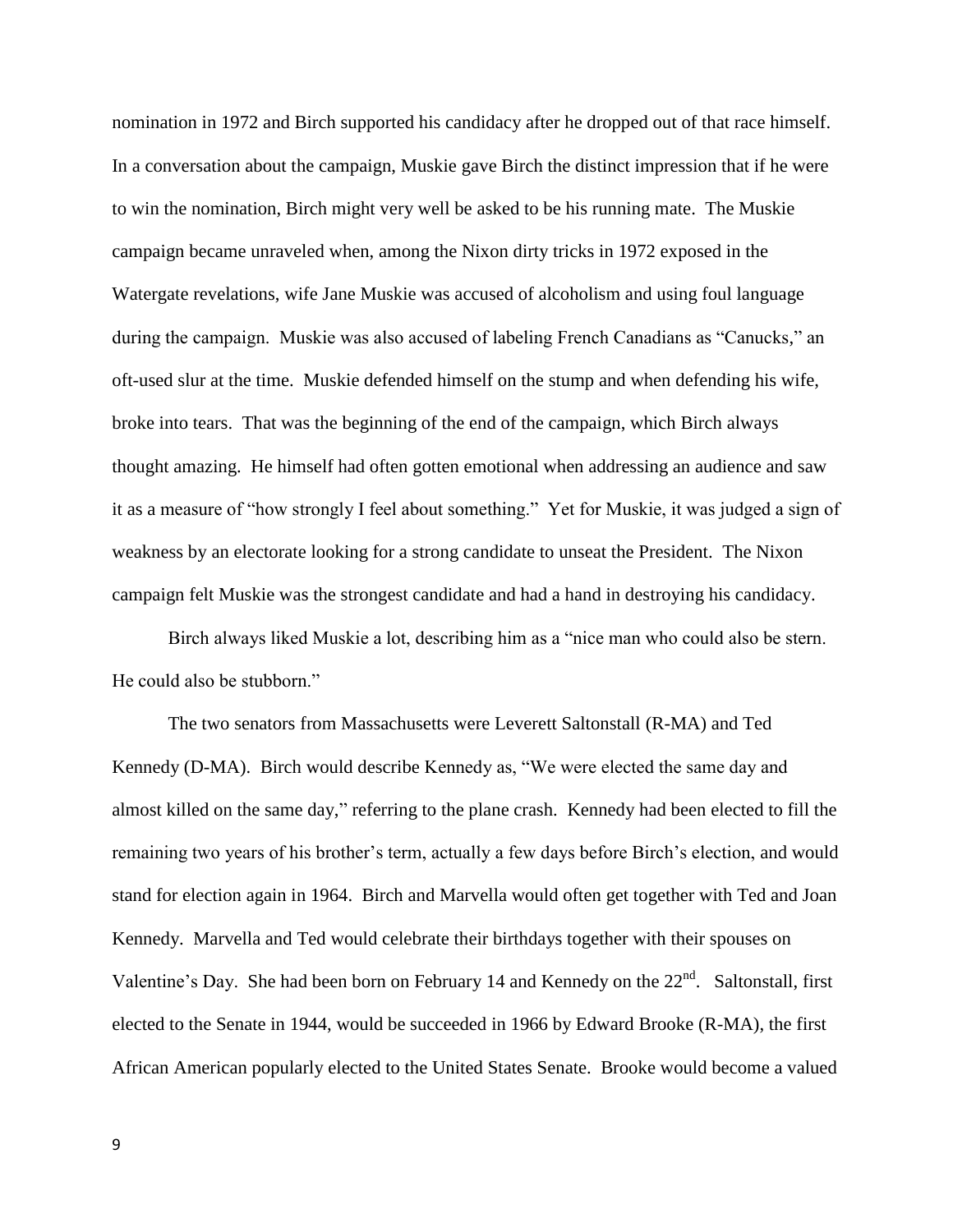ally and friend of Birch's, a "decent guy" who he liked very much. Brooke's role in the Haynsworth and Carswell debates would become very important to Birch, who was the leader of the opposition to both nominations. Brooke would be the last Republican elected to the Senate from Massachusetts until 2010.

The two Bayh colleagues from Minnesota were Democrats Hubert Humphrey and Eugene McCarthy. Humphrey was elected senator in 1948 and was a hero to liberals across the country because of his prominent pro-civil rights speech at the Democratic Convention that year. He was the senator that Birch would always find the most impressive. As Majority Whip, it would be his role to close the Senate each day and often, as a freshman, Birch would be assigned the role of presiding officer. Invariably, he'd watch Humphrey calmly listen to the debate going on and regardless of the subject being discussed, he would join the colloquy with an unbelievable level of knowledge and expertise. "He knew more about the issues than any other senator." Birch had a good relationship with McCarthy, also from the class of Democratic senators elected in 1958, going back to the days when they would play together in the Congressional baseball games. He considered McCarthy one of the smartest members of the Senate. In the baseball games, McCarthy played first base while Birch was usually at third base. The Republican first baseman was Congressman Gerald Ford. McCarthy told him, "Not many people could throw over my head, but you are one of them." Birch said that McCarthy was tall enough to be able to catch his throws.

When McCarthy was running for President in 1968, Birch was also running for reelection. He made it clear to McCarthy, Robert Kennedy and Governor Roger Branigin, who was running as an LBJ stand-in candidate, that he needed to stay out of the race. Birch also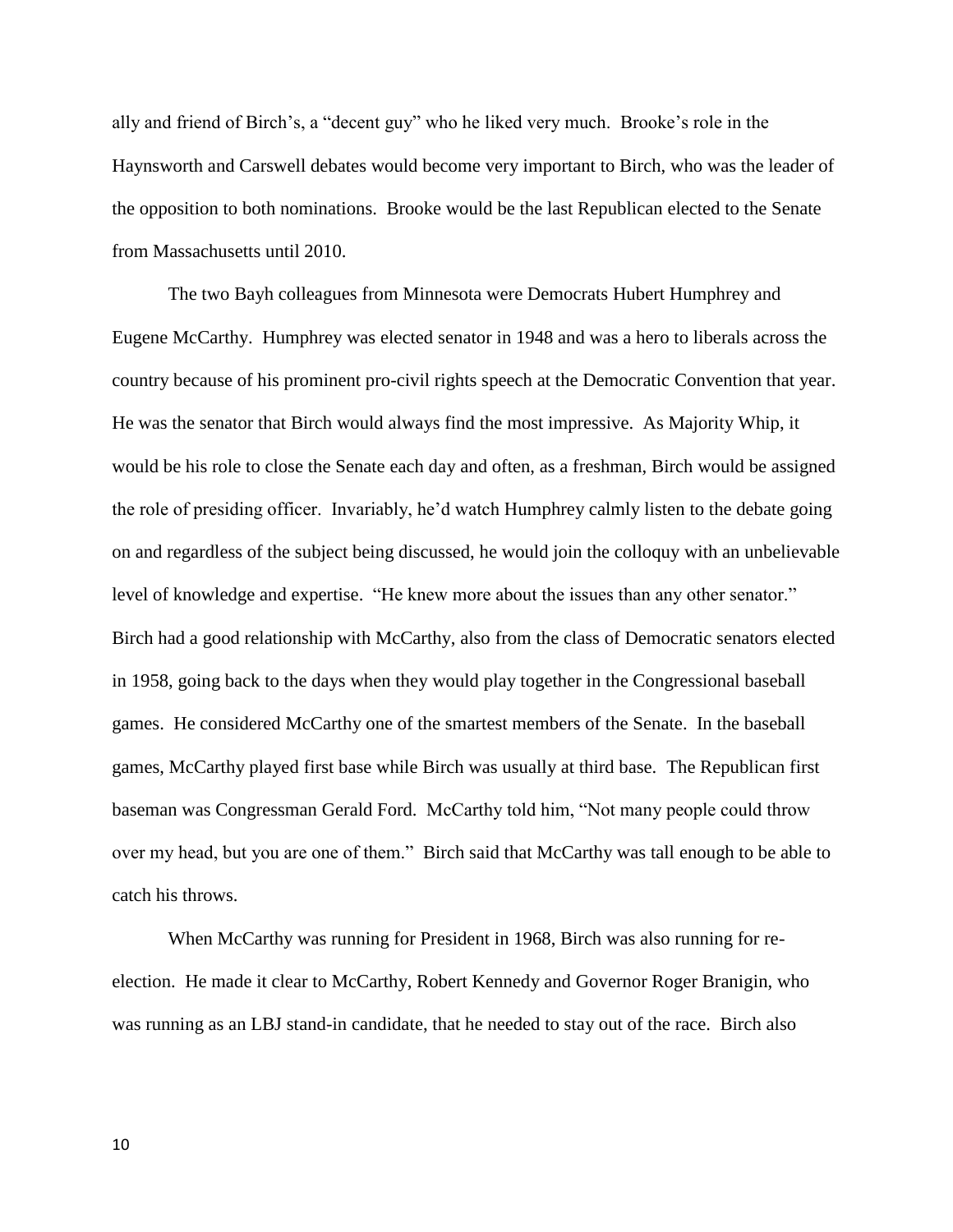knew that to publicly oppose McCarthy would engender the anger of McCarthy Democrats in Indiana, who saw that campaign as a nearly religious endeavor.

While Minnesota was the home of two liberal Democratic Senators, another state starting with an M, Mississippi, was the home of two staunchly conservative Democratic senators and major powers in the institution. Its senior senator, James O. Eastland, had first come to the Senate in 1941, when Birch was just 13 years old. A committed segregationist, he had been Chairman of the Judiciary Committee since 1956 and held that post until the end of his career in 1978. He was almost never seen without a cigar (smoking was not permitted on the Senate floor but, as Eastland so often demonstrated, was clearly allowed in Committee sessions) and, in image and philosophy, was about as different from Birch as could be imagined. Yet he became enormously helpful to the Indiana senator.

The other senator from Mississippi was John Stennis, a straight-laced gentleman, who voted the same way Eastland did but on a personal level, was harder to get to know than the Chairman. He had been in the Senate since 1947. Stennis had differed from Eastland on the matter of Joe McCarthy, becoming the first Democratic senator to speak out against him, while Eastland was a strong McCarthy supporter. In 1973, Stennis was nearly killed when shot by a mugger in Washington, DC. Birch visited him in the hospital, noting that they probably never voted alike but there was mutual respect and affection that made him glad that the visit took place.

Missouri's senators were Democrats Stuart Symington and Edward Long. Symington, elected in 1952, was another who looked like a senator; tall, handsome, shining white hair and dark eyebrows. Birch had met him while still in the legislature. Frank McKinney, Sr., a Democratic leader in Indiana who had been chair of the Democratic National Committee, had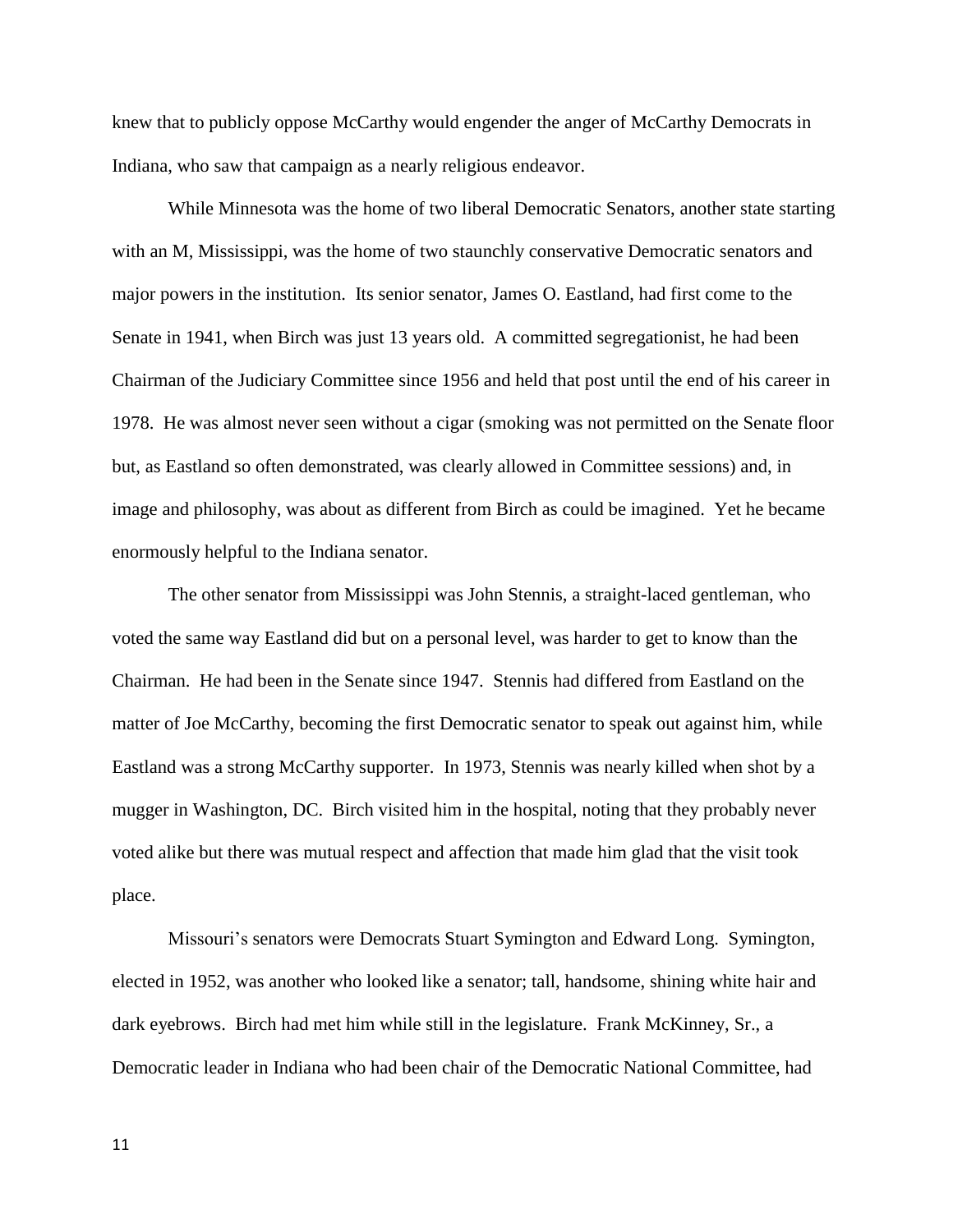Symington to dinner at his home in Indianapolis and Birch had first met him there. Symington's son James, who would serve for many years in the House of Representatives, would become a close Bayh friend. One of Birch's Congressional colleagues from Indiana, Andy Jacobs, had a series of Great Danes as pets. Jacobs often had the dogs with him in his Congressional office, first his dog Faux Pas and later on his dog C-4, named after an Air Force transport plane that experienced severe cost overruns. C-4 only bit a person twice and both times it was Jim Symington. Weird and funny but true.

Majority Leader Mansfield was from Montana but the state's other Senator, Lee Metcalf (D-MT), became the source of some memorable stories. Metcalf, a large man who was elected in 1960 after eight years in the House, was also a legendary drinker. During the Senate hearings on influence peddling by a man who had probably been closer to LBJ than anyone, Bobby Baker, there were legions of press camped outside the hearing room, as well as a large number of television cameras. The elevator near the hearing room was being run by a patronage elevator operator, a job that has since disappeared because of automated elevators but was, at the time, a job at which senators could bring home-state young people to Washington to work. That particular elevator was being operated by a Bayh patronage employee. When the inebriated Senator Metcalf tried to enter the elevator, the operator decided to protect the tourists already on board from the drunken, loud man. It never occurred to him that Metcalf was a member of that august body. When Metcalf tried to step inside, the operator pushed him out, starting a pushing match that was soon observed by the press nearby and memorialized by their cameras. The Bayh elevator operator soon found himself back in Indiana.

Years later, when Birch Bayh was a presidential candidate, a volunteer from the presidential campaign was at the Senate office helping out. He was assigned to one of the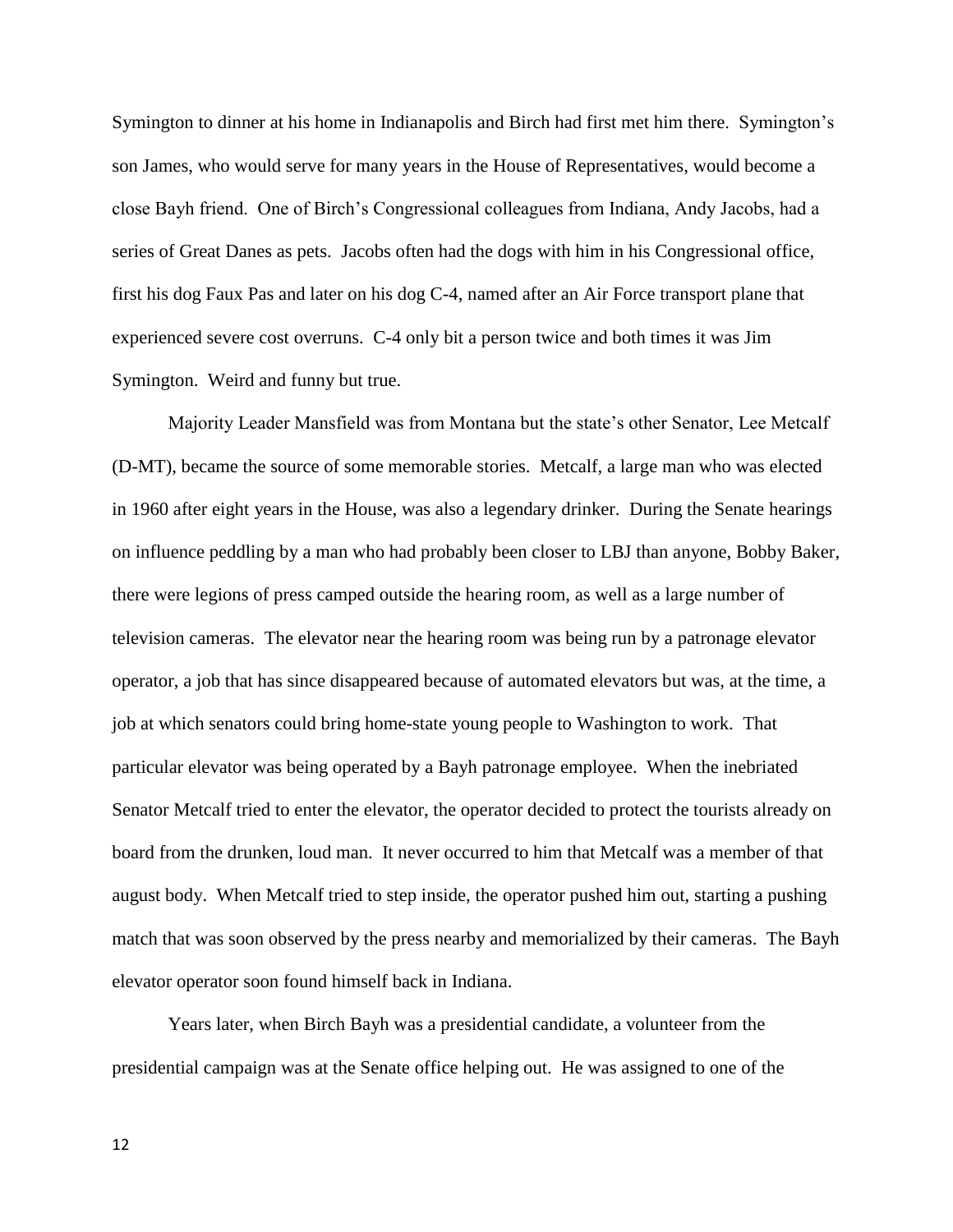basement offices where he would operate a Gestefax stencil maker, a machine that probably hasn't existed for decades now. The Bayh office in the basement was shared by the Metcalf office and not long after the volunteer was given a place to work, he was accused of exposing himself to a young woman in the same room. She was the daughter of Sen. Metcalf's administrative assistant and was nearly hysterical and distraught by the alleged event. Turned out the Bayh volunteer was an out-patient from St. Elizabeth's Hospital, a DC institution for the mentally ill. He was soon back at St. Elizabeth's.

The two senators from Nebraska were Roman Hruska and Carl Curtis, two died-in-thewool conservative Republicans. Hruska came to the Senate in 1954 and Curtis in 1955. Birch said the only time he felt close to Curtis was when they both traveled to China as part of a delegation. Otherwise, he remembered him as a man appearing to always have his mouth full of persimmons. Hruska was remembered as someone who spoke like a senator, acted like a senator, but had views that were very hard to accept. He would play a key role in the Carswell nomination to the Supreme Court, hurting the nominee in the way in which he spoke in favor of the nomination.

Once the Bayhs moved from McLean to Washington, DC, a Bayh neighbor was one of the senators from New Hampshire, Tom McIntyre (D-NH). McIntyre and Birch had been elected the same day. He and his wife Myrtle grew very close to Birch and Marvella. McIntyre was a man Birch would describe as "an exceptional guy." The other senator from New Hampshire was Republican Norris Cotton, considerably less memorable in Birch's life.

New York's two senators were Republicans Jacob Javits and Kenneth Keating. Birch considered Javits the smartest member of the Senate, "only a tad less smart than he thought he was." Senators listened when Javits spoke, though Birch once commented that "no one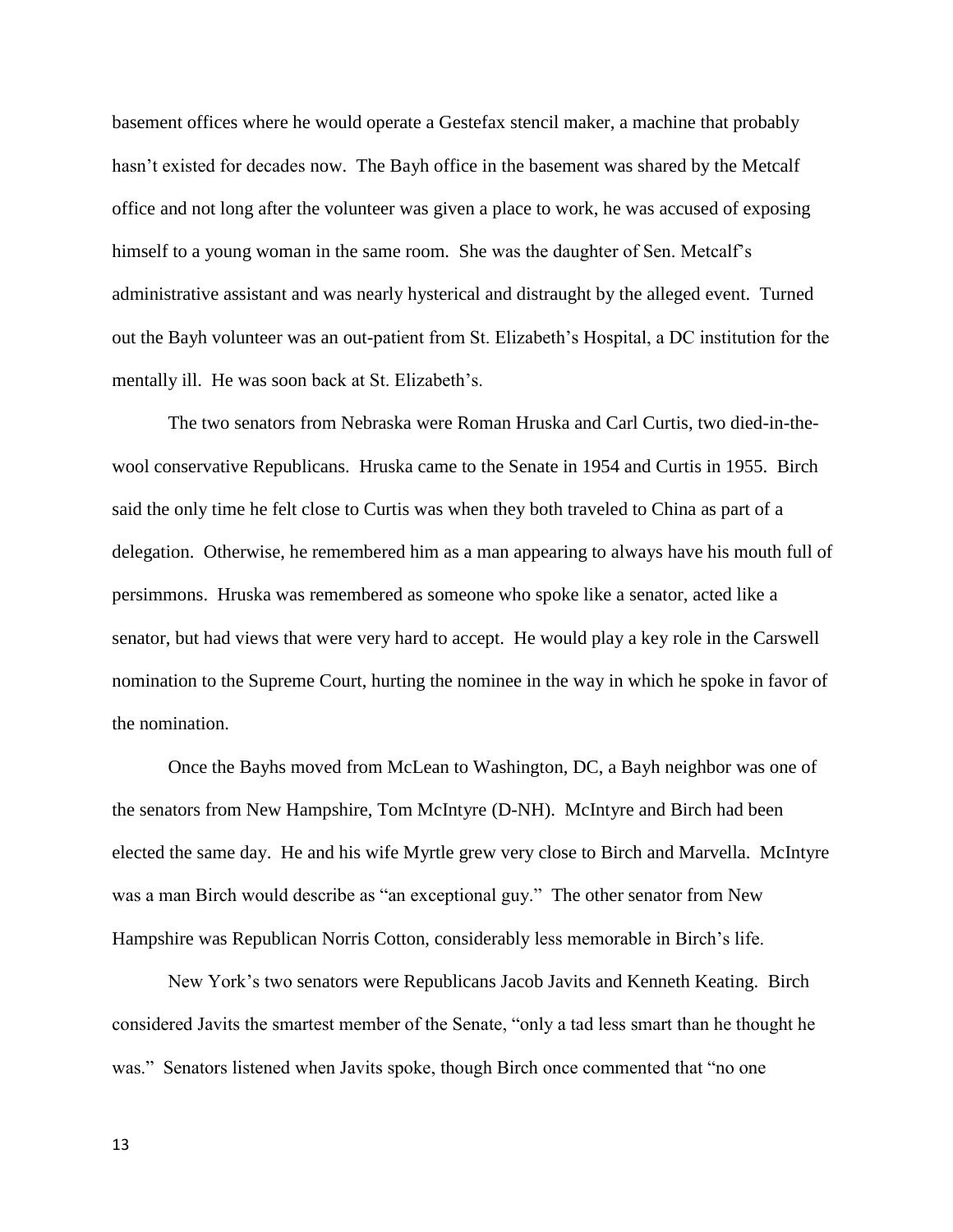pontificated more than Javits." He was first elected in 1956. Keating, elected two years later, was another who looked like a senator. The most interesting interaction between Bayh and Keating was during the  $25<sup>th</sup>$  Amendment debate when Keating introduced a measure on disability giving Congress the authority to act on it when it occurred, something Birch felt already existed. He considered Keating smart and knew how strongly he felt about his version of the Amendment, something that Birch helped defeat. Keating would be defeated for re-election in 1964 by Attorney General Robert F. Kennedy, a year after President Kennedy was assassinated. Keating was a moderate Republican and had refused to endorse his Party's Presidential nominee Barry Goldwater.

The senators from Ohio, once sarcastically described as "a real pair" by Birch, were Stephen Young and Frank Lausche, both Democrats. Lausche, elected to the Senate in 1956, was a popular, old-school style politician who had turned down a professional baseball career to run for political office. Young, on the other hand, was a curmudgeon, a small, nasty man who walked with pigeon toes and was the first senator new staff people heard about when they came to the Senate side of Capitol Hill. His temper tantrums were legendary, he was reputed to have thrown a telephone at a staff person and, more famously, had responded to constituent letters he didn't like with phrases such as: "you remind me of the south end of a horse heading north," and "some crazy person is writing me letters using your name." Others were, "Dear Sir: It appears to me that you have been grossly misinformed, or are exceedingly stupid. Which is it?" On another, he received a hostile letter that ended with the constituent's phone number and the message, "I would welcome the opportunity to have intercourse with you." Young wrote back, "you sir, can have intercourse with yourself." Young had been a perennial candidate since 1912, when he was first elected to the state house. Running for the Senate in 1958, a race that was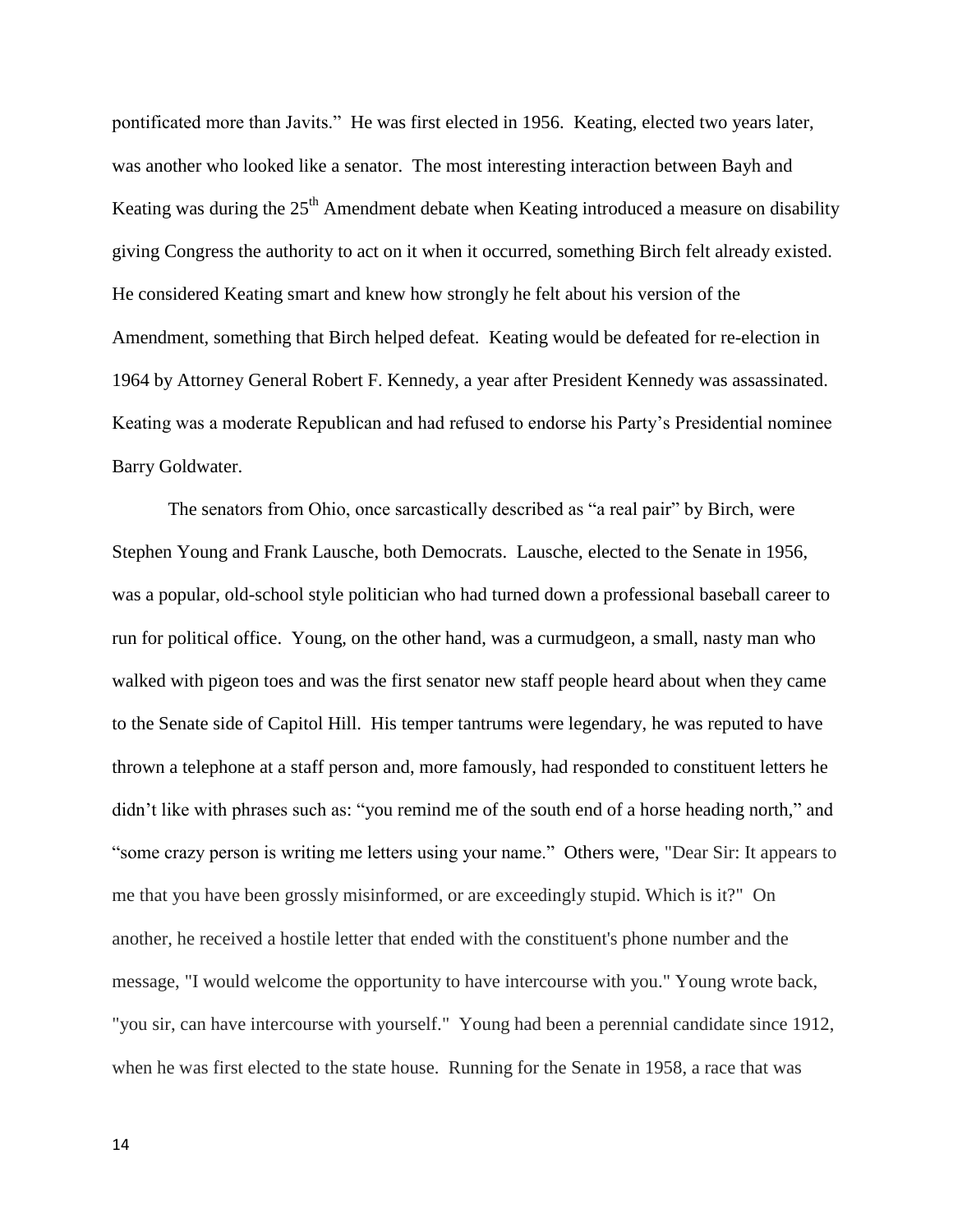considered hopeless, he was elected. Because of a right-to-work measure on the ballot, he was swept into office. Failing to become popular, he was nevertheless re-elected in the 1964 LBJ landslide.

The history of Ohio senators often looked like musical chairs. In 1956, Young was defeated for Attorney General by Republican William Saxbe. He ran for the Senate in 1958 and was elected. Knowing that Lausche had not supported him, he refused to allow his senior colleague to be present at his swearing-in, an unusual break in Senate tradition. Lausche ended up losing the 1968 Democratic primary to Governor John Gilligan, who would end up losing in the fall to William Saxbe. In 1964, Young defeated Republican Robert Taft, Jr., the scion of one of Ohio's most famous political families. Young had been fortunate to be the Democratic nominee because he had been challenged by former astronaut John Glenn. Glenn's candidacy had been recommended by Attorney General Robert Kennedy, who felt the same way about Young that many other Democratic senators felt. A slip in a bathtub at home resulted in an injury to Glenn that forced him out of the race. Six years later, Young would decline to run for re-election and the Democrats nominated Howard Metzenbaum, who narrowly defeated John Glenn in the primary. Metzenbaum lost in November 1970 to Taft. In 1974, Metzenbaum was actually the incumbent. He had arrived in the Senate as Governor Gilligan's appointment to replace Saxbe, who resigned to accept President Nixon's appointment as Attorney General. This time, Glenn defeated him in the primary. Two years later, Metzenbaum would defeat Taft in a re-match and hold onto the seat until his retirement. As a result of these latter events, Glenn and Metzenbaum would end up serving together to represent Ohio. They were not terribly friendly to each other.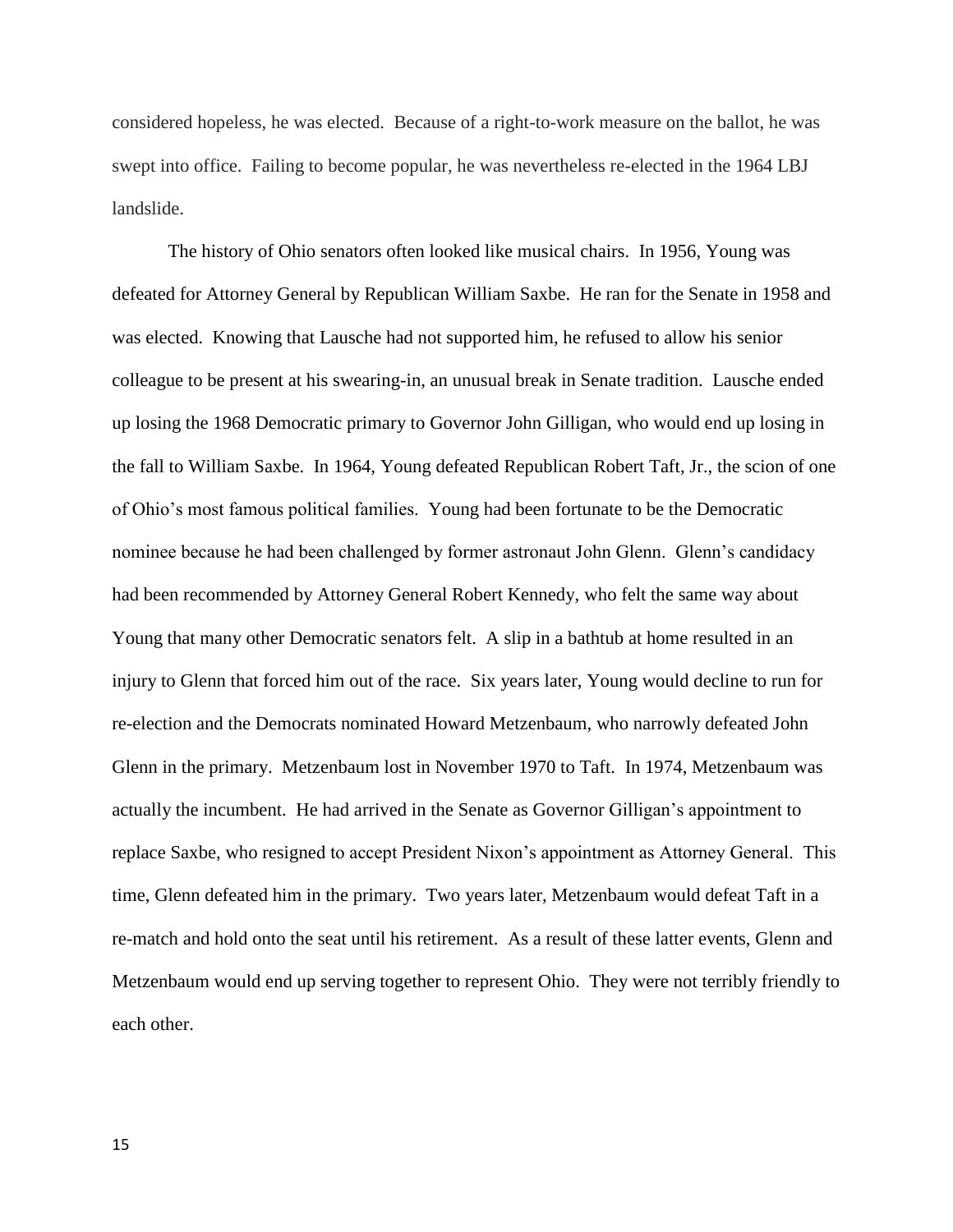Birch felt a kinship to Oklahoma because of Marvella's heritage. When Birch arrived in the Senate, Oklahoma was represented by Mike Monroney, a Democrat elected in 1950. Birch and Marvella would walk to the office of Oklahoma's other senator, Robert Kerr, on swearing-in day, to make sure both of them could meet the legendary legislator and make sure he knew that Marvella was an Oklahoman. But when they got there, they saw a wreath on his door, which was locked. Robert Kerr had died on January 1, 1963 and would be replaced by Howard Edmonson four days after Birch was sworn in. Edmonson had to run for the remainder of the term in 1964. He was defeated by Democrat Fred Harris, who Birch got along with well. He was one of the few senators younger than Birch during that first Bayh term in the Senate. Harris' wife, LaDonna, was a Native American and became one of the best known Senate wives during their years in Washington.

Oregon was represented by Maureen Neuberger and Wayne Morse, both described by Birch as people of principle. He felt he never knew either of them well. Morse had first been elected in 1944 as a Republican and would later be revered by those Americans opposing the Vietnam War, as one of two votes against President Johnson's Tonkin Gulf Resolution. Morse would later serve as an Independent before switching to the Democratic Party. Neuberger retired from the Senate in 1967 and was replaced by Republican Mark Hatfield, who would become one of Birch's closest Senate friends. Birch would have a similar relationship with Oregon's other senator, Bob Packwood. A liberal Republican like Hatfield, he had defeated Wayne Morse in 1968 and became the Senate's youngest member.

The Pennsylvania senators were a distinguished pair. Democrat Joseph Clark was among the most respected of Democratic senators. A former Philadelphia mayor elected to the Senate in 1956, he was an outspoken civil rights advocate who suffered defeat in 1968 to Richard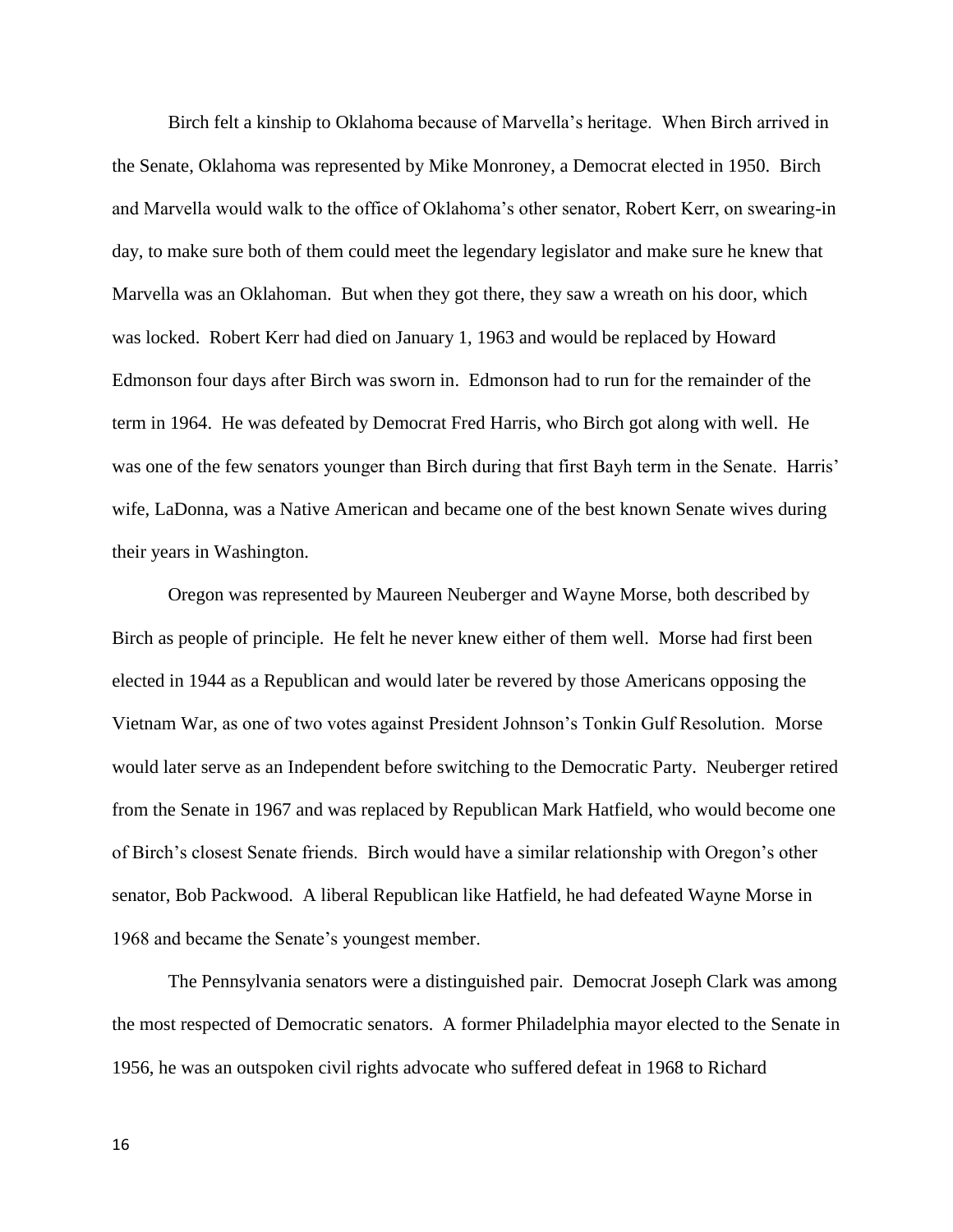Schweicker, largely because of his prominent role supporting gun control and opposing the Vietnam War. Hugh Scott (R-PA), elected two years after Clark, became the Senate Minority Leader upon the death of Everett Dirksen in 1969 and was considered a moderate who also championed civil rights, leading the effort to shut down the southern filibuster against the Civil Rights Act. During the period leading up to the resignation of President Richard Nixon, his voice was seen as one of respectability and honor, allowing him to be one of those successfully convincing the President he had to go.

Rhode Island's two Democratic senators were as different as day and night. The aristocratic, lanky, extremely smart and soft-spoken Claiborne Pell had come to the Senate two years before Birch, replacing the legendary Theodore Green. A story about Green that was often told revolved around his habit of making multiple stops at parties and receptions several times a week while in office. At one point, taking his schedule from his coat pocket and adjusting the pince-nez glasses on his nose, the life-long, elderly bachelor was interrupted by one of the guests at the party who thought he would have some fun with the senator. "Are you trying to figure out where you are going next, senator?" was the question. Green's reply was, "No, I'm trying to figure out where I am now." John Pastore was re-elected to his third term the same day Birch was first elected. A black-slapping, voluble little Italian firebrand, he represented quite a contrast to his colleague Pell. Pastore's speech, Birch recalled, was like a "machine gun, rat-atat-tat." Birch considered both to be nice guys.

Moving south, South Carolina was represented by Olin Johnston and Strom Thurmond. Johnston had been a Democratic senator since 1945, would die in 1965 and be replaced by Donald Russell, who would lose the 1966 Democratic primary to former Governor Ernest "Fritz" Hollings. Thurmond lived a fascinating and controversial life. A former Democratic governor,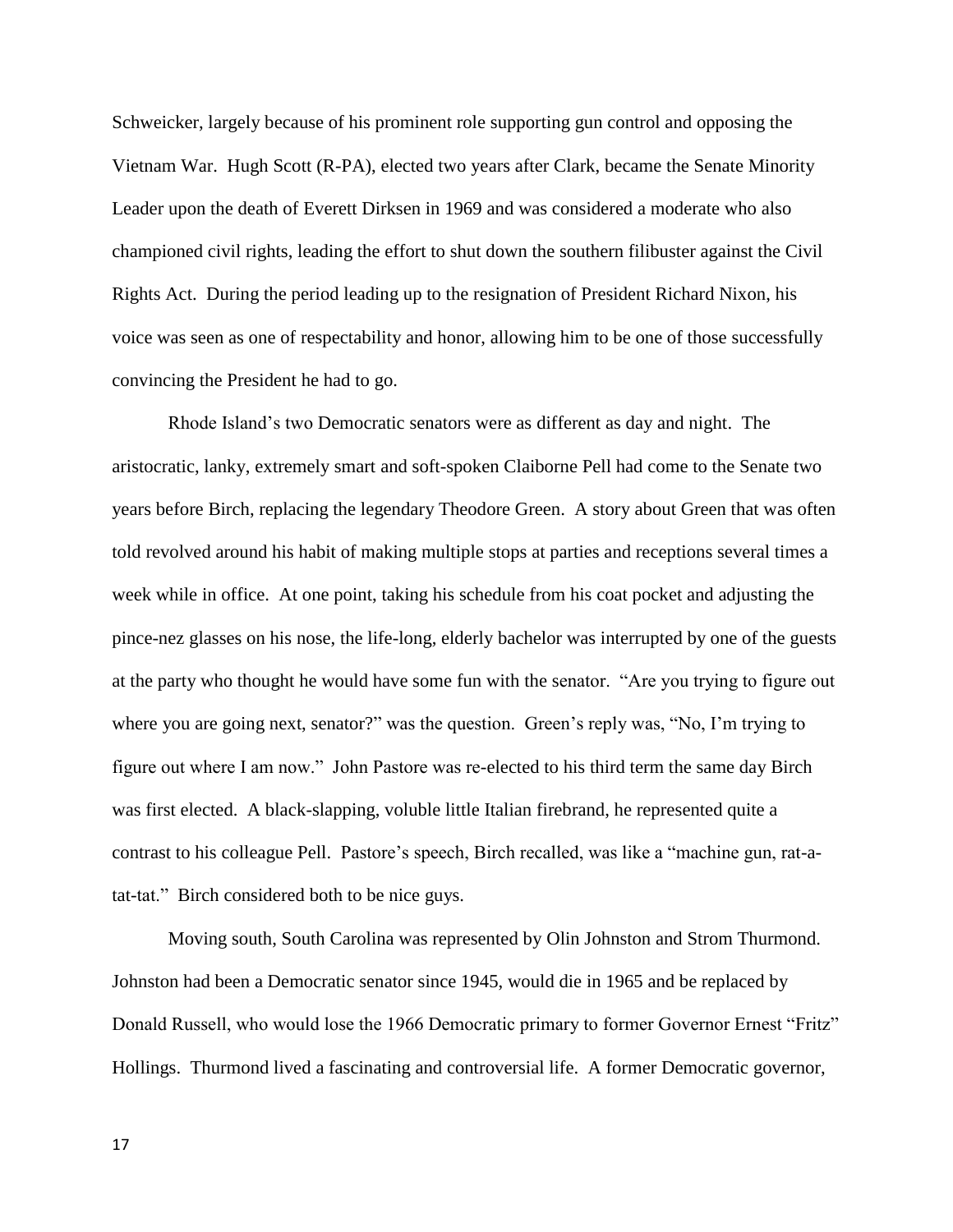he led the walk-out at the 1948 Democratic Convention over the Civil Rights plank offered by Mayor Hubert Humphrey of Minneapolis and ran for president on the ticket of the Democratic States Rights Party, better known as the Dixiecrats. In 1954 he would be elected as a Democrat to the U.S. Senate, would be a leader of the filibusters designed to defeat the Civil Rights legislation of the 60's, and would switch Parties to become a Republican in 1964. When he left the Senate in 2003, he was the longest serving senator in American history and would live to be 100. Birch recalled that he and Thurmond rarely worked together on anything until they served on the Senate Intelligence Committee late in the Bayh career. He never respected Thurmond but couldn't put his finger on a specific reason why, though there was at least one nasty encounter on the floor of the Senate. Birch had approached him during a debate and Thurmond turned on him, saying, "Birch Bayh, you would do anything, you would stoop low as necessary…," or words to that effect. Birch felt he came as close to punching him in the nose than he'd ever come to with a colleague. Later, he was astonished by the warmth he was shown by Thurmond when he visited the Senate after his career was over.

Thurmond was also a physical fitness enthusiast who often jogged at lunch and could be seen in the Senate subway with brown sweat running down his face after a jog, the result of drawing brown hairs onto his head and darkening his eyebrows with eyebrow pencil. He got a hair transplant late in life, married a young beauty queen at age 65 and was known by the number of push-ups he would do for the cameras when celebrating another birthday as a senior citizen. Marvella remembered traveling with him on airplanes and that he would brush his teeth on the planes, not a usual sight by fellow travelers. The most unusual story about him came in his last years when it was discovered that he had fathered a black daughter as a result of a liaison with a maid in his home.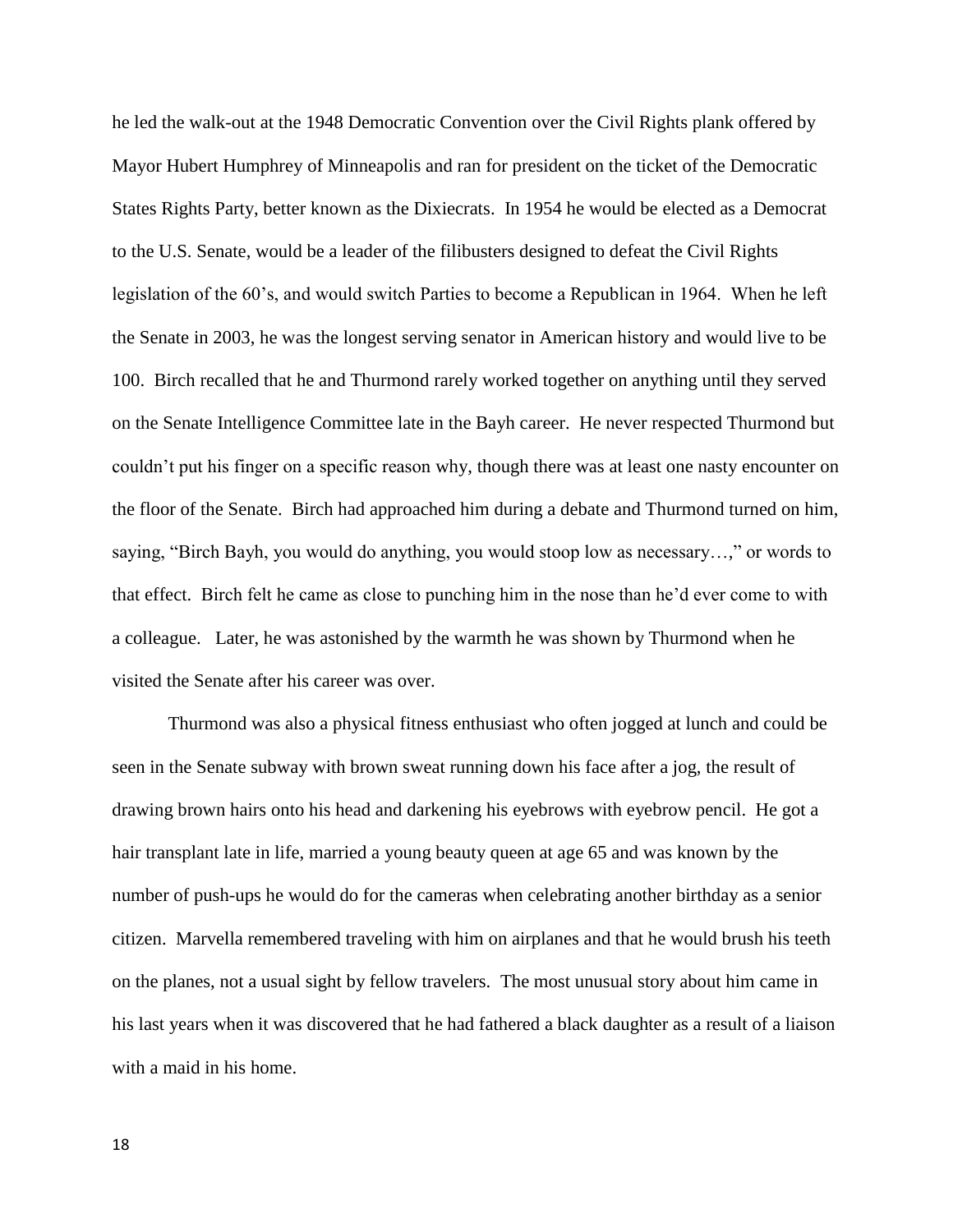Fritz Hollings, on the other hand, was a garrulous, handsome southern gentleman who Birch got along with quite well. They worked together on major issues, though their relationship started off badly. Having been elected in 1966, he was a strong supporter of Nixon's second nomination to the Supreme Court, Clement F. Haynsworth, Jr., a South Carolinian serving on the U.S. Court of Appeals. Birch led the opposition to that nomination and it put a strain on their relationship. He and Hollings had gotten to know one another on an airplane flying to a funeral and Birch considered him a great personality, outgoing with a great sense of humor. There was a time during the Haynsworth nomination debate when Hollings had a telegram delivered to Birch accusing him of McCarthy tactics in his leadership of the anti-Haynsworth forces. Birch decided to have the telegram hand delivered back to Hollings with a note suggesting that tempers had gotten the best of them and he was sure Hollings didn't mean what he said. The telegram never made the light of day, was not mentioned again but their relationship was never fully patched up. Birch mused at one point that former governors often had a hard adjustment getting used to going from number one to one of a hundred.

The two senators from South Dakota were even more different than the two from Rhode Island. Karl Mundt was a dour Republican, in the Senate since 1948, described as a "persimmon" by Birch. They had no relationship at all, was probably the only colleague Birch could remember having that feeling about. Mundt told Birch a story while they were appearing together on a television news show, about selling encyclopedias in Avilla, Indiana. That may be the only story he can remember Mundt ever telling. The junior Democratic senator, George McGovern, had a career that began the same day as Birch's and ended the same day as well. Bayh and McGovern had a very good relationship. Birch considered him very smart and a very good senator. While Birch may have struggled to moderate his liberal image, to remain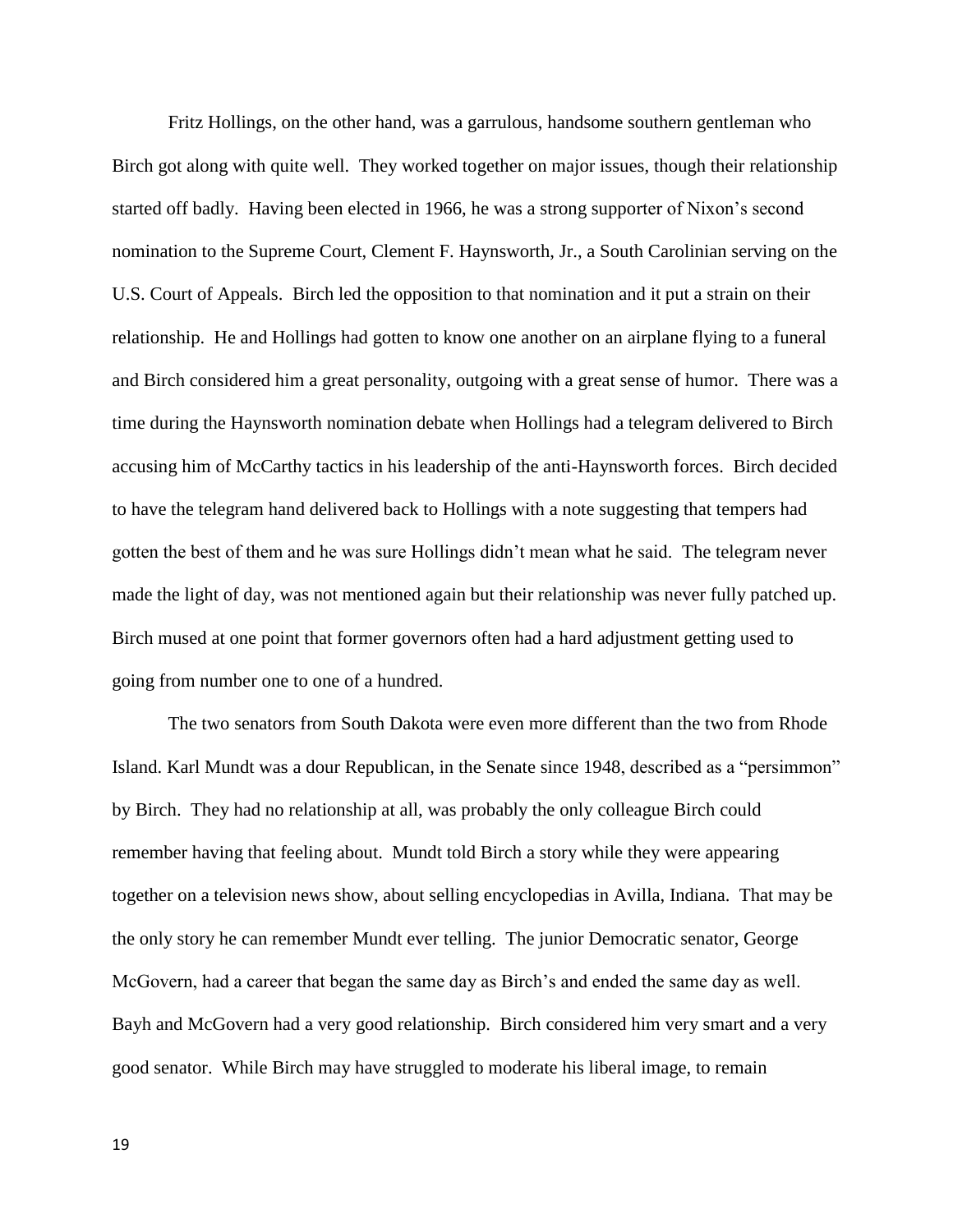reasonable always to those with whom he disagreed, he felt McGovern was comfortable being portrayed as a "way out there liberal." For most of their careers, the Bayh and McGovern offices were across the hall from each other in the Russell Senate Office Building. The McGovern office had been the Senate office of John F. Kennedy, a fact duly noted on a plaque in the reception room. The Bayh office had been Richard Nixon's, about which there was no plaque. When McGovern was the Democratic nominee for President in 1972, the Bayh staff loved seeing all the celebrities that would come to see McGovern and hang out in the hallway or sit down in an available chair in the Bayh reception room.

Tennessee was the home of two distinguished Democratic senators, Estes Kefauver, elected in 1948, and Albert Gore, Sr., elected in 1952. Kefauver, who won the nomination for vice president in the 1956 Democratic Convention against a challenge from Senator John F. Kennedy, was known for the coonskin cap he wore at political events in Tennessee and was the first Senator to invite Birch to travel to his state for a speaking event, this one to the Democratic Women's Convention. Birch remembered getting a call from the Tennessee Senator, "Birch, I want to come see you."

The junior senator from Indiana responded, "You sit right there, Senator; I'll come to you."

Kefauver answered, "No, I have a woman with me here, Mrs. Dempster, president of the Tennessee Democratic Women's Club, and she wants to meet you." With that, he brought the very wealthy Mrs. Dempster to the Bayh office. Her husband had become prosperous as the founder of Dempster Dumpsters. The speaking invitation was discussed and agreed to.

Kefauver had been one of Birch's heroes for his willingness to stand up to President Truman and for courageous stands he took, like his refusal to sign the Southern Manifesto, a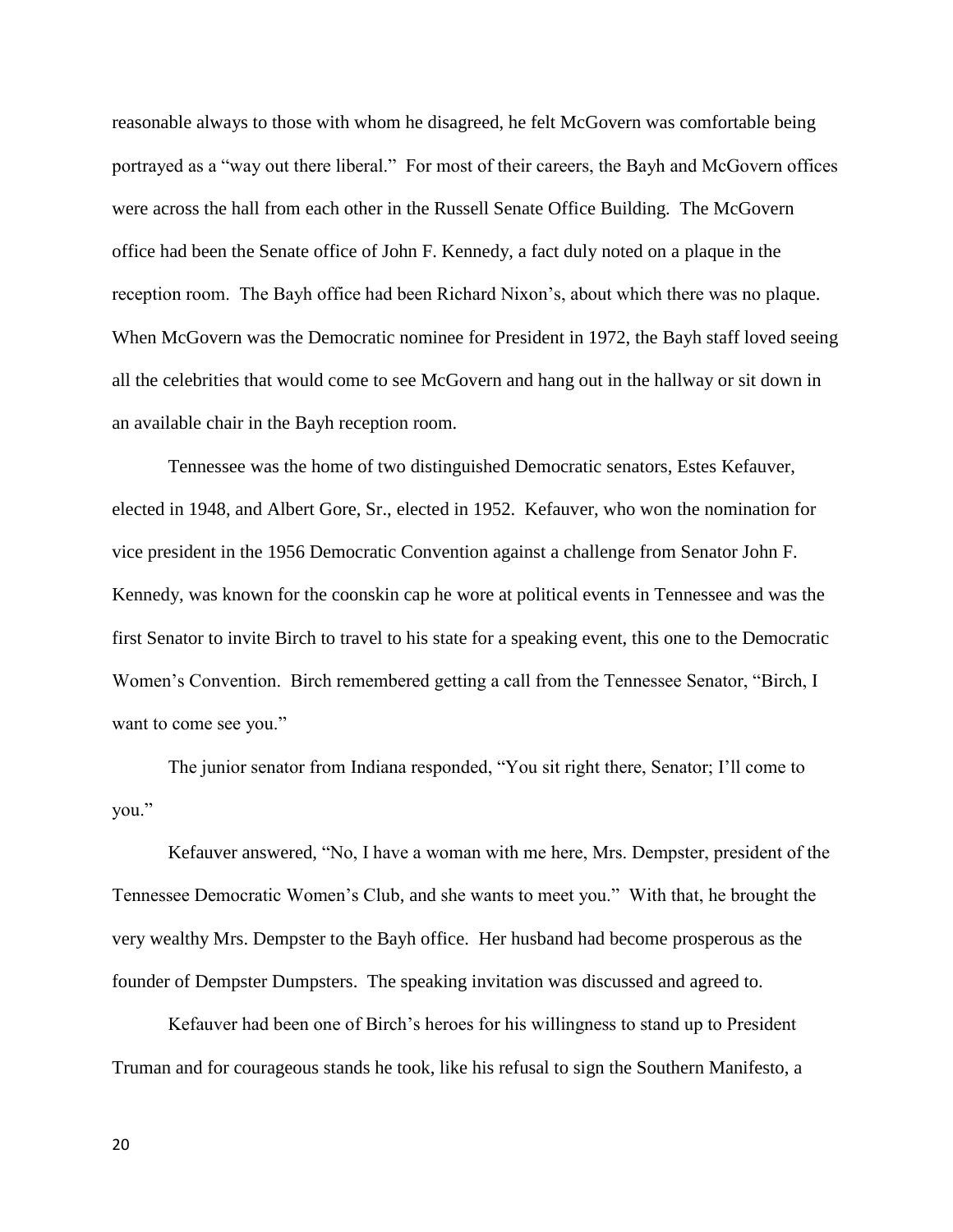document by southern congressmen and senators to oppose the Supreme Court's ruling on civil rights and support the continuation of segregation in American life. On that first trip, the two of them flew to Tennessee together. Once on the plane, Kefauver put on a pair of slippers, requested a plastic cup from a flight attendant, opened his briefcase and took out a bottle of bourbon. Since Birch was not a drinker at the time, the Tennessee senator drank alone. While he was nationally known because of the televised hearings he held on organized crime, he was also the subject of constant rumors about womanizing. Birch remembered a lady friend meeting him after the event.

He collapsed on the floor of the Senate in August 1963 and died a few days later. Birch heard the news of his death while a patient at Sibley Hospital, after cutting off a toe while mowing the lawn at the Bayh home in McLean. Birch had slipped on a grassy hill and ended up slicing off the big toe on his left foot and breaking the toe next to it. Kefauver's death would have a major impact on the Bayh career when his Subcommittee on Constitutional Amendments, which Kefauver chaired, became the first subcommittee Birch would ever chair and would become the source of most of his work during his Senate career.

Al Gore was a 3-term Senator and far more liberal than would be expected from Tennessee. Birch remembers a Gore ad for his re-election in which he rode on a horse, his curly white hair blowing in the breeze. He would likely be remembered longer because of his son, Al Gore, Jr., who would become a congressman, senator, vice president and, in 2000, Democratic nominee for president who lost to George W. Bush in an election largely decided by the Supreme Court. Al Gore, Sr. was a target of the Nixon Administration in 1970 because of his opposition to the Vietnam War, his vote against [Everett Dirksen's](http://en.wikipedia.org/wiki/Everett_Dirksen) amendment on prayer in public schools and his opposition to appointing [Clement Haynsworth](http://en.wikipedia.org/wiki/Clement_Haynsworth) and [G. Harrold Carswell](http://en.wikipedia.org/wiki/G._Harrold_Carswell) to the U.S.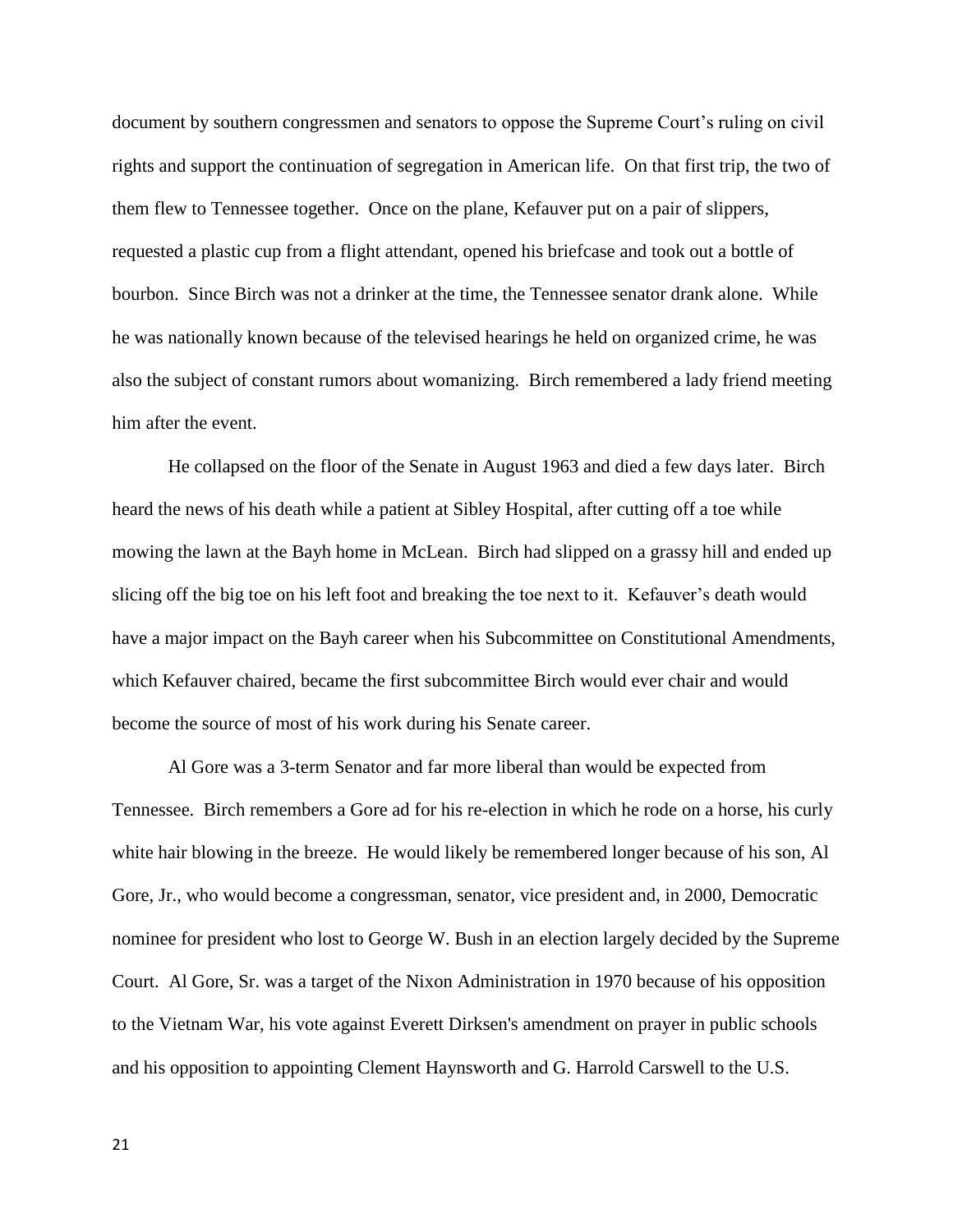Supreme Court, the same issues that would become Bayh liabilities. Vice President [Spiro T.](http://en.wikipedia.org/wiki/Spiro_T._Agnew)  [Agnew](http://en.wikipedia.org/wiki/Spiro_T._Agnew) traveled to Tennessee in 1970 to mock Gore as the "Southern regional chairman of the Eastern Liberal Establishment." He was defeated that year by Republican Congressman Bill Brock.

The Texas senators were Ralph Yarborough (D-TX) and John Tower (R-TX). Birch didn't have much of a relationship with either, though considered Yarborough "pleasant enough, a good guy." He didn't like Tower and never realized how anyone could be close to him, once saying that of all the senators he had served with, Tower may be the one he liked least. Texas politics was dominated by the large presence of the vice president, Lyndon Johnson, when Birch was elected to the Senate. The year LBJ was elected vice president, he was also on the ballot in Texas for re-election to the Senate, under a special law passed at Johnson's behest. His opponent in that Senate election was John Tower. Tower's slogan was "double your pleasure, double your fun — vote against Johnson two times, not one." LBJ was re-elected and William Blakley was appointed to replace him until a special election took place in 1961. It was in that election that Tower became the first Republican senator elected in Texas since Reconstruction. Yarborough was senior to Tower and had been in the Senate since 1957.

From Vermont were Republican Senators George Aiken and Winston Prouty. Aiken was one of the most senior members of the Senate, sixth in seniority and a Senator since 1941. Prouty had been there since 1959. Aiken was described by Birch as "A prince of a guy, a statesman, friendly, no airs. He was a saint." No such memories pertained to Prouty.

Virginia's senators were A. Willis Robertson and Harry Byrd, Sr. Both were conservative Democrats. Robertson's son would become the evangelical preacher Pat Robertson. Byrd had been Virginia governor before he came to the Senate in 1933 and was a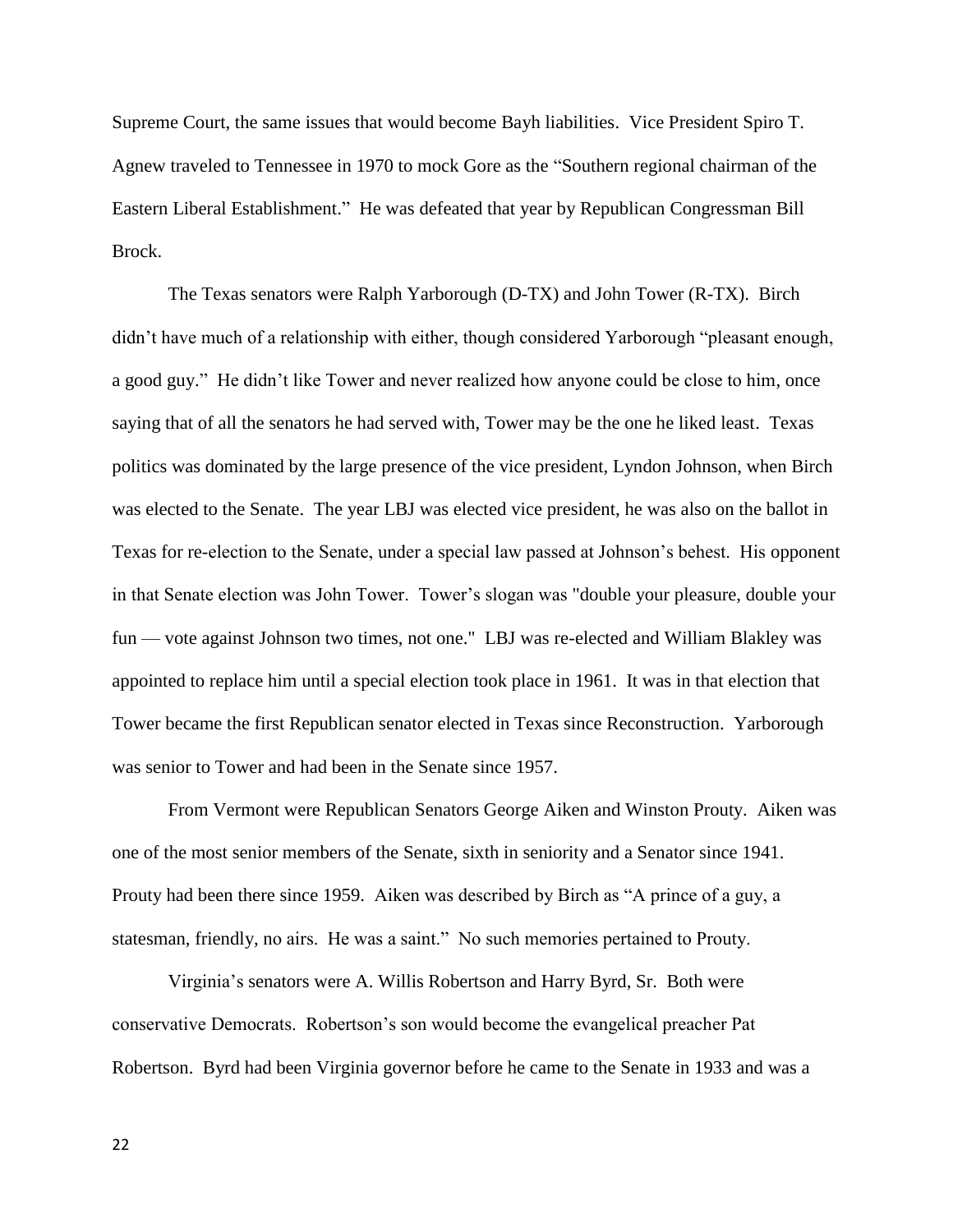stalwart defender of segregationist laws, blocking virtually every piece of civil rights legislation to come along until Lyndon Johnson became president. Johnson found ways to win him over when he really needed to. He was also the brother of famed aviator Richard Byrd.

Washington state sent two distinguished Democrats to the Senate who served there throughout Birch's tenure, Henry "Scoop" Jackson and Warren "Maggie" Magnuson. Scoop Jackson had been in the Senate since 1953 and Maggie since 1944. Birch felt close to both men. He remembered visiting Scoop's wife in the hospital. When Jackson and Bayh were both seeking the presidential nomination in 1976, Birch never took Jackson's candidacy serious but remarked, "Jackson probably felt the same about mine." Magnuson, who was the Appropriations Committee chair when Birch served on that committee, was very good to him the entire time.

The West Virginia Senate delegation was another pair of distinguished members, Democrats Robert Byrd and Jennings Randolph. Birch had a good relationship with both. Byrd served as majority whip, when Mike Mansfield was leader, and later as majority leader, a senator since 1959. Birch remembered how, when Byrd was in the leadership, he held up a vote for the traveling Birch Bayh and had the F.A.A. get the airplane Birch was riding in to land ahead of others in order to rush the Hoosier senator to the floor. Birch felt close to Byrd, though Vance Hartke and Byrd were probably closer. Birch described Jennings Randolph as "quite a guy." He had been in Congress since FDR, elected to the House when Roosevelt won the Presidency and to the Senate in 1958, and was known for his affability and stories.

The Wisconsin senators were Democrats William Proxmire and Gaylord Nelson. Proxmire had the distinction of being the senator who replaced Joseph McCarthy in 1957 but was a man Birch felt it was hard to be close to. Proxmire was a physical fitness enthusiast, jogging to work, standing rather than sitting at his elevated desk. On one Saturday morning,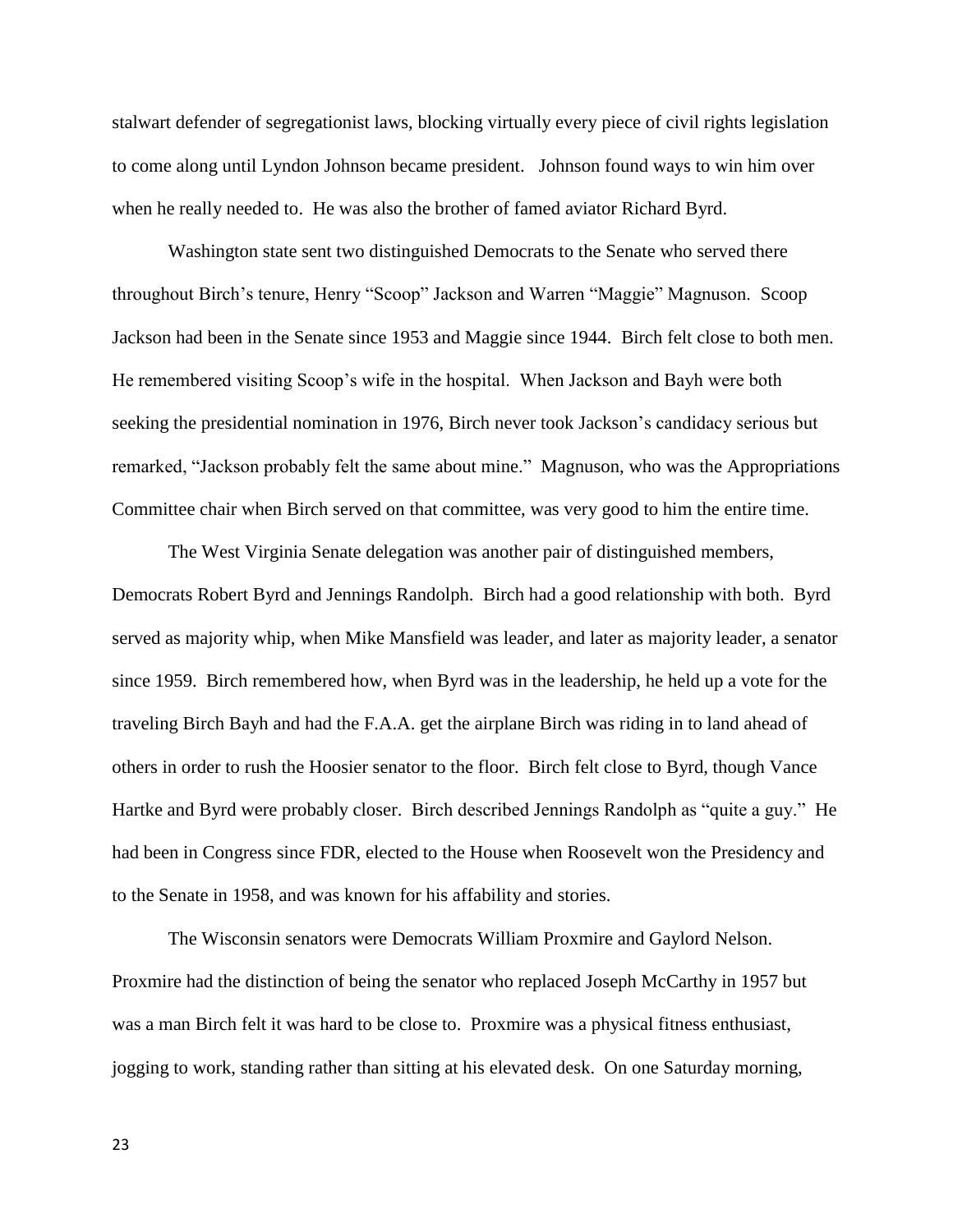driving to the Capitol for a weekend session, Birch's car was stopped on the Connecticut Avenue Bridge for speeding. When the policeman was told that Senator Bayh was the passenger and that he was rushing to the Capitol, the officer replied, "If you speed up, you can catch Senator Proxmire, who just ran by." He and Birch always had a cordial relationship but Proxmire was recalled as someone who "danced (or walked or jogged) to his own drummer." Once when jogging, he was confronted by a mugger, demanding money. Proxmire told the man to go ahead and kill him, claiming he was dying of cancer anyway, which he was not. Gaylord Nelson, on the other hand, was a good friend to Birch. They often worked together and arrived in the Senate together. A former Wisconsin Governor, he would gain a reputation as the Senate's leading environmentalist.

Other senators would play a role in Birch's life and career. John Sparkman (D-AL), elected in 1946, had been the vice presidential candidate in the 1952 campaign with Gov. Adlai Stevenson. His daughter Jan would become a close friend of the Bayhs, with her husband, former Admiral Tazewell Shepherd. Sparkman would also play a role in one of the Bayh stories that is among its most tragic and sad, the one who informed Marvella that her father had killed his wife and himself. Clinton Anderson, Democrat from New Mexico had been a senator since 1949 and was frail and in bad physical condition when Birch would have to depend on him many years later. There was Herman Talmadge of Georgia, a Democratic senator since 1957 who would achieve national prominence in the Watergate hearings in 1973. In later years, he would be Birch's seat-mate, their chairs sitting next to each other on the Senate floor. Birch would remember the spittoon on the floor near Talmadge's desk. Also achieving prominence, though of a different kind, was Harrison "Pete" Williams (D-NJ). He would become embroiled in a scandal in 1980 known as Abscam. He was convicted of bribery and conspiracy, resigned his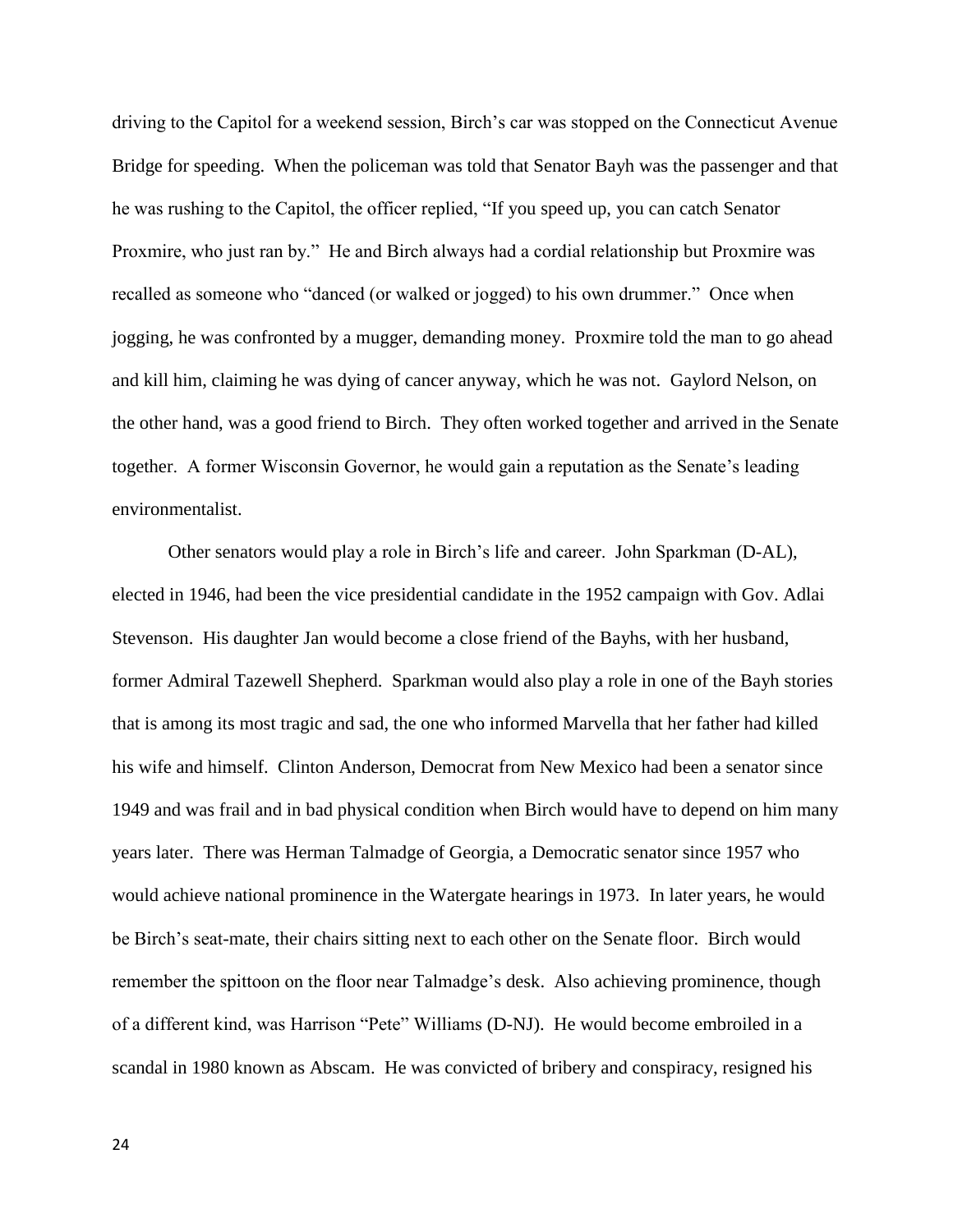seat rather than face expulsion and ended up serving time in prison. It was the first time in 80 years that a senator had gone to prison. Birch would also serve with Alaska's first two senators, both Democrats elected in 1958, Edward Bartlett and Ernest Gruening.

Other senators in office when Birch arrived were Lister Hill (D-AL), Thomas Kuchel (R-CA) and Clair Engle (D-CA), Gordon Allott and Peter Dominick (both R-CO), John J. Williams and James Boggs (both R-DE), Spessard Holland (D-FL), Hiram Fong (R-HI), Len Jordan (R-ID), Bourke B. Hickenlooper and Jack Miller (both R-IA), Frank Carlson and James Pearson (both R-KS), Thruston Morton (R-KY), James Glenn Beale (R-MD), Patrick McNamara (D-MI), Alan Bible and Howard Cannon (both D-NV), Clifford Case (R-NJ), Edwin Mechem (R-NM), B. Everett Jordan (D-NC), Quentin Burdick (D-ND), Milton Young (R-ND), Wallace Bennett (R-UT), Frank Moss (D-UT), Gale McGee (D-WY) and Milward Simpson (R-WY).

During Birch's first two years in the Senate, 1963-1964, Herbert Walters (D-TN), replaced the late Estes Kefauver, a caretaker appointment by Governor Frank Clements, who was determined to run for the seat in 1964. However, he was defeated in the Democratic primary by Ross Bass, who was elected senator in the fall. Pierre Salinger (D-CA), who had been President Kennedy's press secretary and later worked for RFK, was appointed to replace the deceased Sen. Clair Engle and, running for a full term in 1964, Salinger was defeated by actor George Murphy (R-CA), who took office on January 1, 1965.

A new senator who took office in late 1964 after winning in the 1964 election was Joseph Montoya (D-NM), replacing Edwin Mechem, a former governor who had appointed himself to fill the seat vacated by the death of Dennis Chavez. Appointed to fill the unexpired term of newly elected vice president Hubert Humphrey was Walter "Fritz Mondale, who would become a close Bayh friend and ally.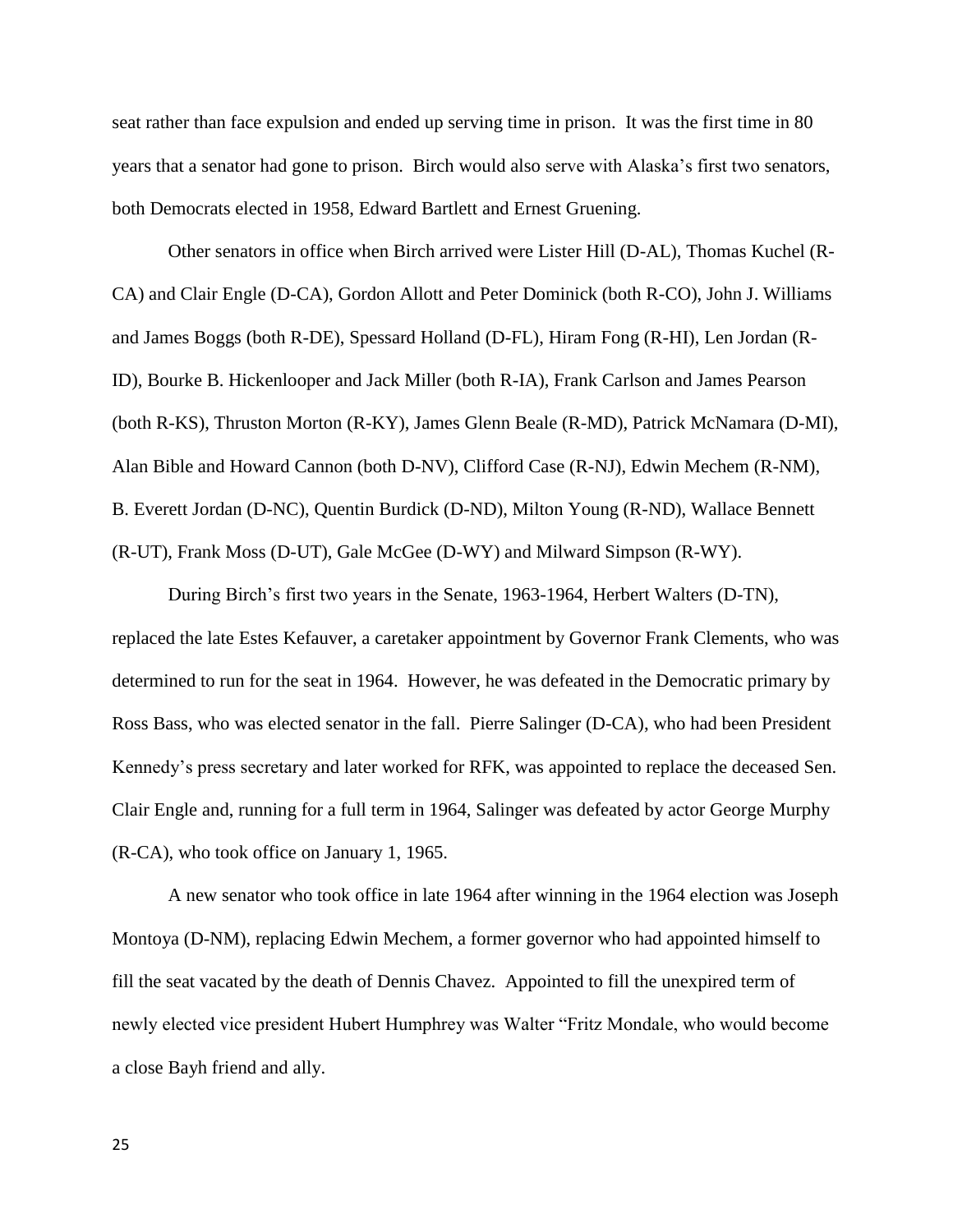# *89th Congress – 1965/1966*

The 1964 election brought Joseph Tydings (D-MD) to the Senate after defeating James Glenn Beall and Robert F. Kennedy (D-NY), who defeated Kenneth Keating. Paul Fannin (R-AZ) replaced the retired Barry Goldwater, who had run for president instead of re-election. Donald Russell (D-SC) resigned as governor upon the death of Olin Johnston and was appointed to his seat, only to be defeated in the Democratic primary two years later by Fritz Hollings, who would take his seat immediately after the 1966 election on November 9. Harry F. Byrd, Jr. would be appointed to replace his ailing father, who resigned from the Senate in late 1965. In May 1966, Robert Griffin (R-MI), who would go on to become Senate minority whip, was appointed to replace the deceased Patrick McNamara. William Spong (D-VA) was recruited by LBJ to take on Willis Robertson in the Democratic primary because of the latter's opposition to Johnson's civil rights legislation. He won the primary and took his seat on the last day of 1966 after Robertson resigned.

# *90th Congress – 1967/1968*

The Senate took on additional new members with the 1966 election, men who would play important roles in the life and career of Birch Bayh. Charles Percy defeated Sen. Paul Douglas in Illinois, while Mark Hatfield was being elected in Oregon and Howard Baker (R-TN) defeated Gov. Frank Clements, who had ousted Ross Bass in the primary. In Wyoming, Republican Clifford Hansen was elected to replace the retired Milward Simpson. Ed Brooke in Massachusetts became the only African American senator, a Republican but a key Bayh ally. A few senators who took office before the end of 1968 were Charles Goodell (R-NY), appointed by Gov. Nelson Rockefeller to fill the seat vacated by the assassination of Robert Kennedy, Marlow Cook (R-KY), and Thomas Eagleton (D-MO). Cook and Eagleton acceded to the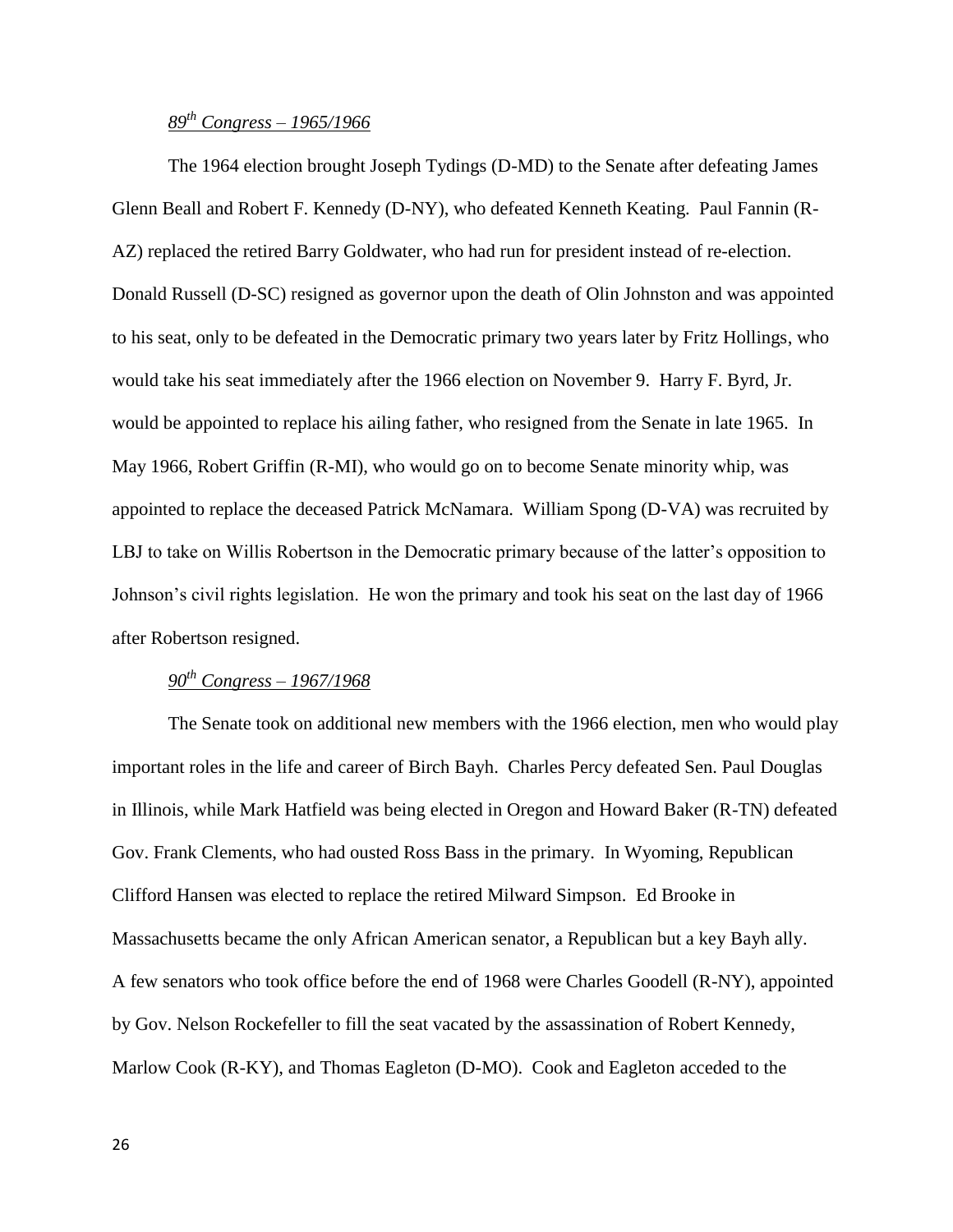Senate early because of the resignation of retiring senators Thruston Morton and Edward Long, the latter having lost the primary to Eagleton. Also arriving early was Ted Stevens (R-AK), appointed to fill the seat of the deceased Bob Bartlett.

## *91st Congress – 1969/1970*

The 1968 election brought many changes to the Senate. Republicans would enjoy a net gain of five seats in the Senate with a sixth added in December when Democratic Senator Bob Bartlett of Alaska died and was replaced by Republican Ted Stevens. At that point, the Democrats would control 56 of the seats in the Senate. New Democrats would be James Allen in Alabama replacing Lister Hill, Howard Hughes in Iowa replacing Bourke Hickenlooper, Mike Gravel in Alaska replacing Ernest Gruening, Thomas Eagleton in Missouri replacing Edward Long and Alan Cranston in California replacing Thomas Kuchel. New Republicans would be Bob Dole in Kansas replacing Frank Carlson, Marlow Cook in Kentucky replacing Thruston Morton, Barry Goldwater in Arizona replacing Carl Hayden, Edward Gurney in Florida replacing George Smathers, Charles Mathias in Maryland replacing Daniel Brewster, William Saxbe in Ohio replacing Frank Lausche, Henry Bellmon in Oklahoma replacing Mike Monroney, Bob Packwood in Oregon replacing Wayne Morse and Richard Schweiker in Pennsylvania replacing Joseph Clark.

Also of note were new senators Allen, Gravel and Bellmon. Allen, a conservative from Alabama, would end up on the Judiciary Committee and become a thorn in Birch's side. The Senate could not convene until all committees are organized and they cannot be organized until their subcommittees are organized. Allen's interest in promoting prayer and anti-abortion amendments in Birch's Subcommittee would be off-set by the presence of Maryland Republican Charles "Mac" Mathias, a confirmed liberal. But the Republicans tried to keep Mathias from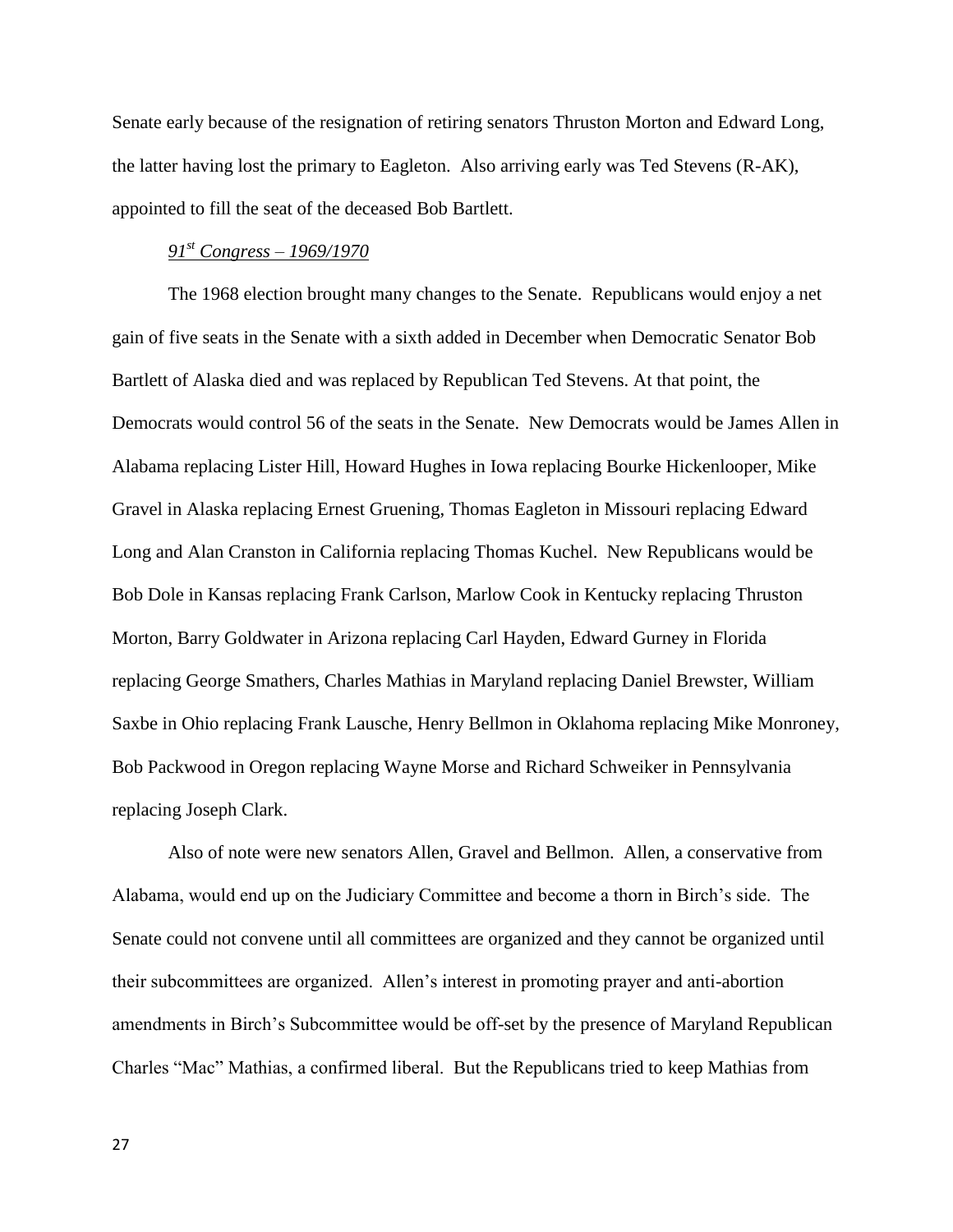filling a GOP seat on the panel, which would give Allen an edge. Appealing to Strom Thurmond for help on the Mathias issue, Thurmond replied, "Birch Bayh, you'd do any criminal thing in the world", or words to that affect, referred to above. Incredulous, Birch asked him to repeat himself, which he did, leading the Indiana senator to do all he could to restrain his anger at the South Carolina demagogue.

Gravel was another story entirely. When asked about Gravel's reputation as a ladies' man, Birch replied that he was and recounted a story about a trip he had made to Alaska to give a speech for Gravel. After the speech, a reception was held at the home of a very attractive woman. When Birch went upstairs to look for a bathroom, he walked in a bedroom by accident and interrupted a love making session between the hostess and a Gravel supporter. While he said he wasn't sharing a revealing story about Gravel himself, his instant connection between what he saw on that day and what the Gravel rumors were makes one think he may have been holding his tongue about the real identity of the man in the bedroom.

Bellmon, one of several Republicans with whom Birch became very friendly, was the first Republican senator to co-sponsor Birch's Direct Election Amendment.

### *92nd Congress – 1971/1972*

The election of 1970 saw the Democrats lose 3 seats in the Senate. There was a pick-up of one seat by the Republicans but also elected was Harry Byrd, Jr., formerly a Democrat but reelected as an Independent, plus a member of New York's Conservative Party, James Buckley, who defeated Charles Goodell. New Senate Democrats would be a number of interesting characters. John Tunney in California, son of former heavyweight champion Gene Tunney, defeated George Murphy, a former actor. In Illinois there was the election of Adlai Stevenson III, son of the former two-time Democratic nominee for president, defeating the man who had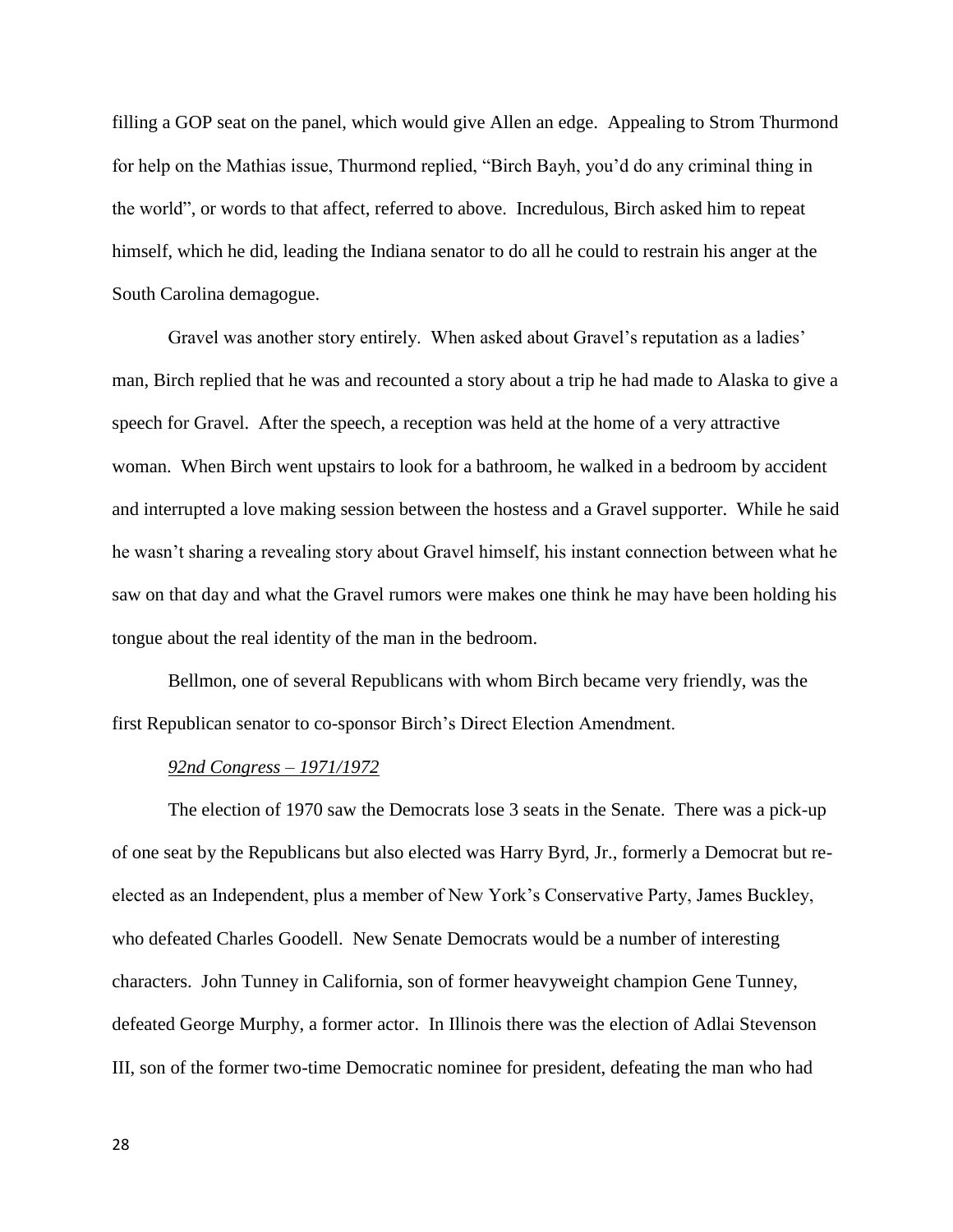been appointed to replace Everett Dirksen, Ralph Smith. In Florida was the election of Lawton Chiles, known as "Walkin' Lawton," a man who walked from one end of the state to the other, a novel, but successful, approach to campaigning. He replaced the retired Spessard Holland. Eugene McCarthy had also retired from the Senate at the end of his term and was replaced by former senator and vice president Hubert H. Humphrey These musical chairs among Democratic senators in Minnesota had Humphrey serving with the man who succeeded him in the Senate, Fritz Mondale. In Texas, Ralph Yarborough had been defeated in the primary by Lloyd Bentsen, who was elected in the fall.

Those Democrats re-elected included Indiana's Vance Hartke, who squeaked by with a margin of two-tenths of a percent, only 4,383 votes. His opponent, Rep. Richard Roudebush, would contest the election and it would not be finally resolved by the federal courts until 1972. Since the Senate has the right to seat whomever it wants, Hartke was assumed the winner and took the seat he already held. Others re-elected for the Democrats were Ed Muskie in Maine, Ted Kennedy in Massachusetts, Phil Hart in Michigan, John Stennis in Mississippi, Stuart Symington in Missouri, Mike Mansfield in Montana, Howard Cannon in Nevada, Harrison "Pete" Williams in New Jersey, Joe Montoya in New Mexico, Quentin Burdick in North Dakota, John Pastore in Rhode Island, Frank Moss in Utah, Scoop Jackson in Washington, Robert Byrd in West Virginia, Bill Proxmire in Wisconsin and Gale McGee in Wyoming.

Newly elected Republican senators would be Lowell Weicker in Connecticut, who defeated the troubled Tom Dodd, Bill Roth in Delaware, who replaced the retiring John Williams, J. Glenn Beall in Maryland, who defeated Joe Tydings (Beall was the son of the man Tydings had defeated), Bob Taft in Ohio, son of a senator and grandson of a president, replacing the retired Stephen Young, and Bill Brock in Tennessee, who defeated Al Gore, Sr. Re-elected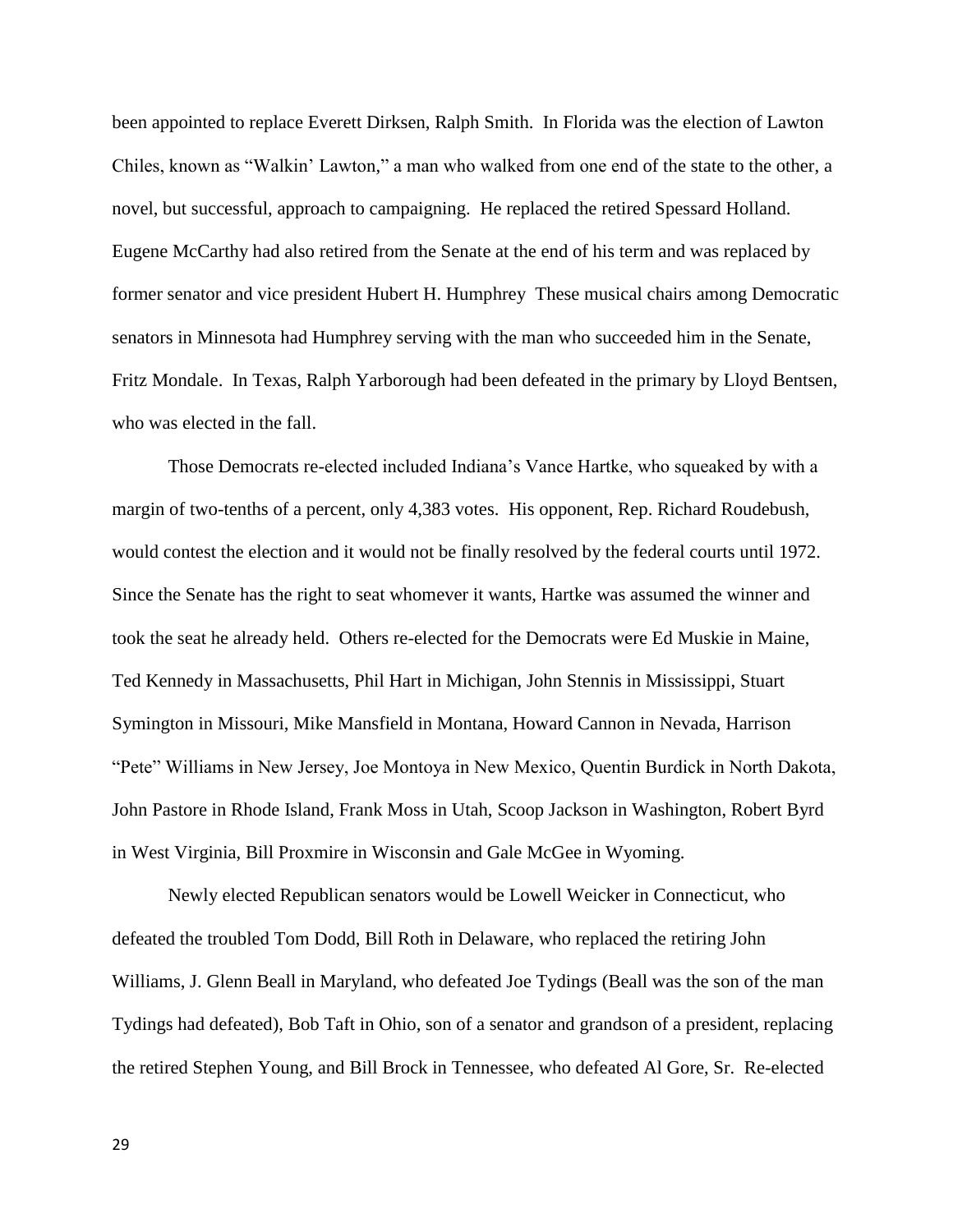Republicans included Ted Stevens in Alaska, Paul Fannin in Arizona, Hiram Fong in Hawaii, Roman Hruska in Nebraska, Hugh Scott in Pennsylvania and Winston Prouty in Vermont. Prouty, however, would die in 1971 and be replaced by the appointment of Robert Stafford, a Republican.

### *93rd Congress – 1973/1974*

Nixon was overwhelmingly re-elected in 1972, winning 60.7% of the popular vote to McGovern's 37.5%, with McGovern winning only the electoral votes of Massachusetts and Washington, DC. Nixon's coattails were non-existent, however, with Democrats picking up two seats in the Senate. The Senate elections had 19 of the incumbents re-elected, seven Democrats and 12 Republicans. The new Senate would be 56 Democrats, 42 Republicans, a Conservative and an Independent. Newly-elected Democrats replacing incumbent Democrats were Sam Nunn of Georgia, who defeated David Gambrell in the primary, and J. Bennett Johnston in Louisiana, who won an open seat which had been vacated with the death of Allen Ellender. Gambrell had been appointed by Gov. Jimmy Carter to fill the seat of Richard Russell upon his death. The newly-elected Republican who replaced an incumbent Republican was James McClure in Idaho, replacing the retired Len Jordan. Democrats picked up six Republican seats with the election of Floyd Haskell in Colorado over Gordon Allott, Joseph Biden in Delaware over Caleb Boggs, Dick Clark in Iowa over Jack Miller, Walter "Dee" Huddleston replacing the retired John Sherman Cooper, Bill Hathaway in Maine defeating Margaret Chase Smith and James Abourezk in South Dakota replacing the retired Karl Mundt. Republicans taking Democratic seats were Pete Domenici in New Mexico replacing the retired Clinton Anderson, Jesse Helms in North Carolina replacing B. Everett Jordan, who lost his Party's primary, Dewey Bartlett in Oklahoma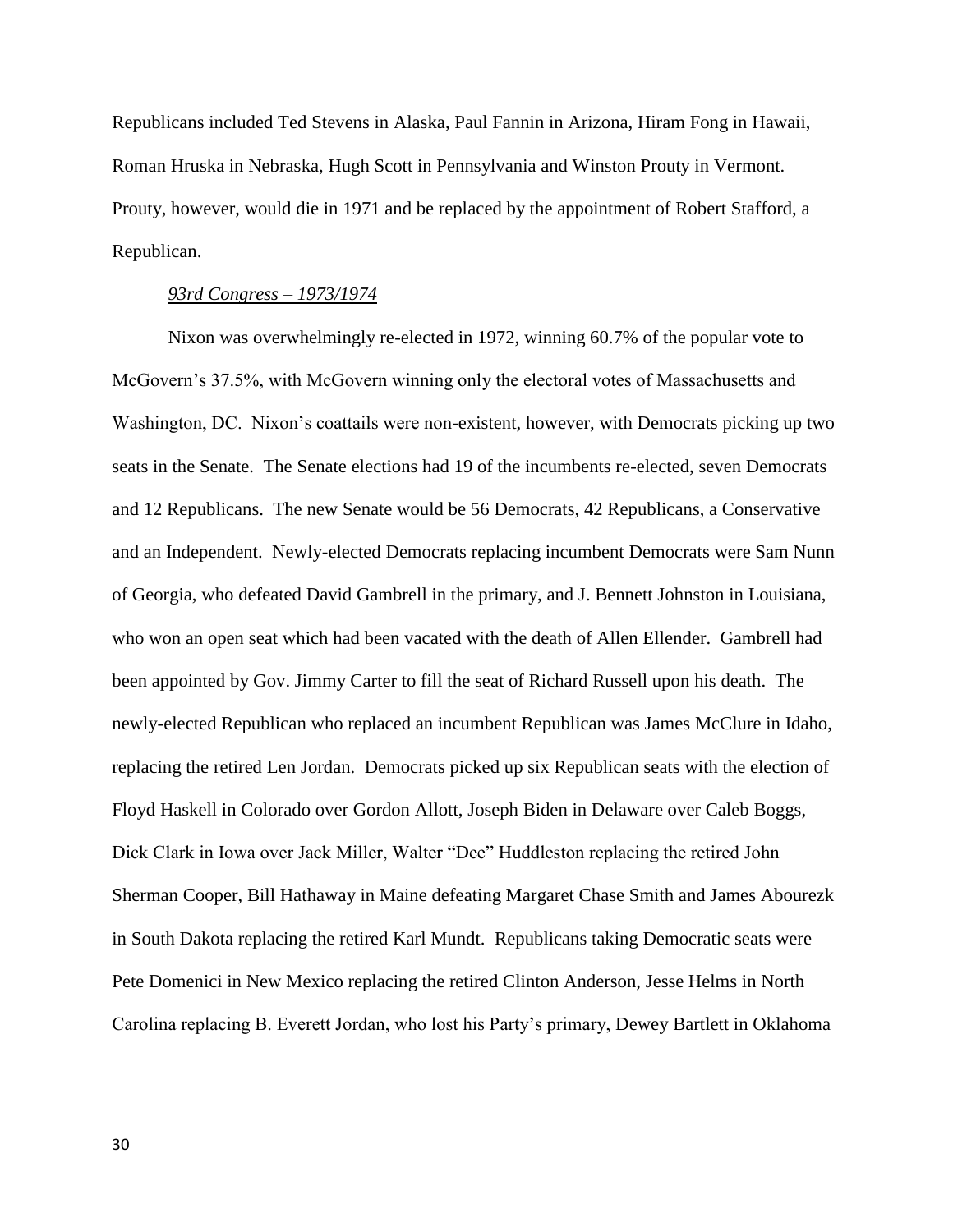replacing the retired Fred Harris and William Scott in Virginia over William Spong. Several of these new senators would play important roles in the remaining years of Birch's career.

### *94th Congress – 1975/1976*

The 1974 election was a good one for Democrats nationally, as should be expected in the midst of a scandal, Watergate, involving the Republican incumbent. Their net gain in the Senate was three seats, which would add another one when a special election in New Hampshire resulted in Democrat John Durkin being elected later in 1975. The Democrats would hold a 13 seat majority, 61-38 with the future Durkin seat vacant and have a 291-144 majority in the House.

Re-elected for the Democrats were James Allen of Alabama, Mike Gravel of Alaska, Alan Cranston of California, Abe Ribicoff of Connecticut, Herman Talmadge of Georgia, Daniel Inouye of Hawaii, Frank Church of Idaho, Adlai Stevenson III of Illinois, Russell Long of Louisiana, Tom Eagleton of Missouri, Fritz Hollings of South Carolina, George McGovern of South Dakota, Warren Magnuson of Washington and Gaylord Nelson of Wisconsin. From Birch's class of Democratic senators who began their terms in 1963, six of the eight still remained. Dan Brewster of Maryland had been defeated in 1968. Tom McIntyre was elected to an unexpired term in 1962 from New Hampshire and was elected for a full term in 1966, so he no longer ran at the same time as Birch. Howard Edmonson had been appointed to fill an unexpired term from Oklahoma and was defeated in a primary two years later.

Re-elected for the Republicans were Barry Goldwater of Arizona, Bob Dole of Kansas, Charles Mathias of Maryland, Jacob Javits of New York, Milton Young of North Dakota, Henry Bellmon of Oklahoma, Bob Packwood of Oregon and Richard Schweiker of Pennsylvania.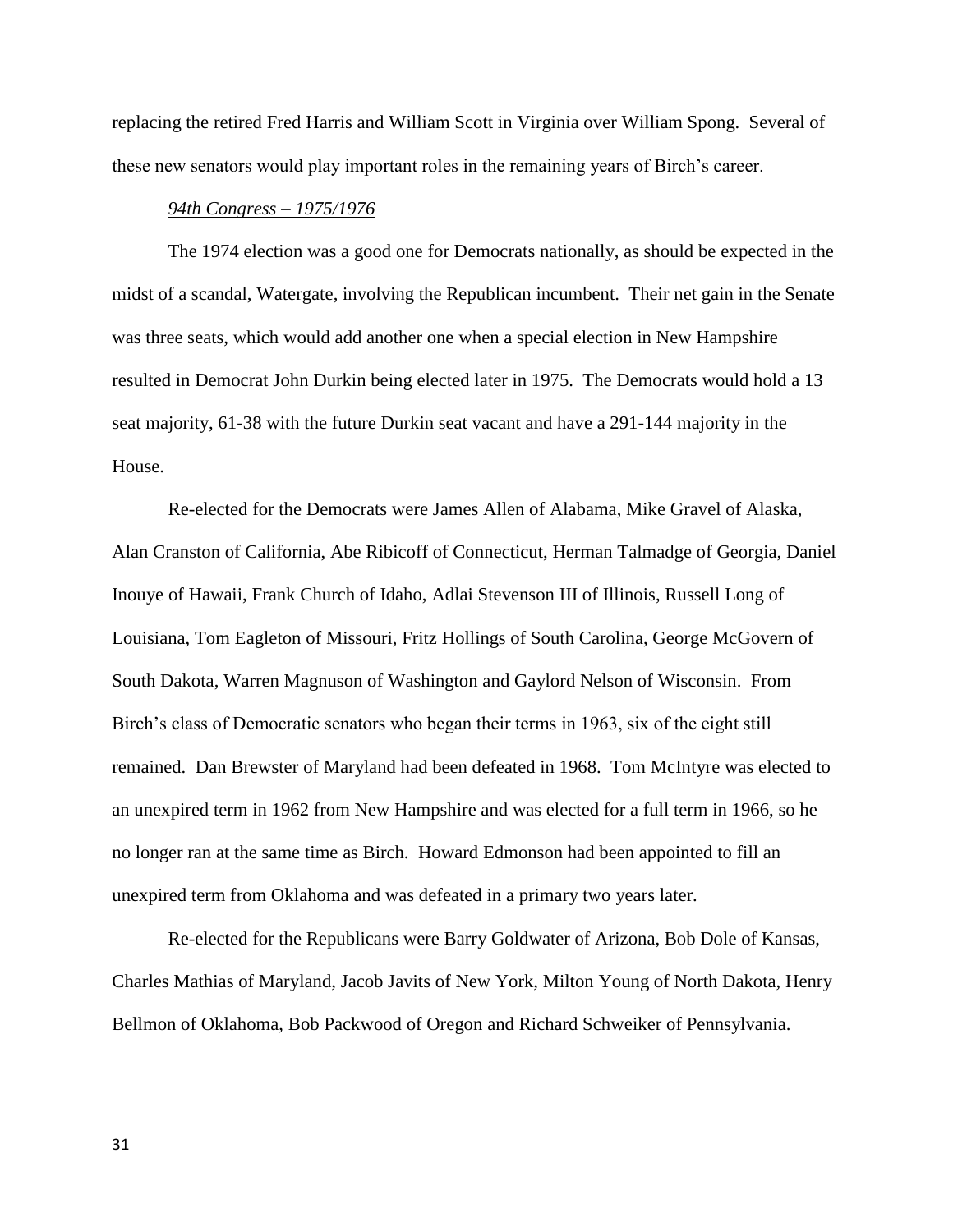New Democrats were Dale Bumpers in Arkansas, who defeated J. William Fulbright in the primary, Gary Hart in Colorado, who defeated the Republican incumbent Pete Dominick, Richard Stone in Florida, replacing the retired Republican Ed Gurney, John Culver in Iowa, replacing the retired Democrat Harold Hughes, Wendell Ford in Kentucky, who defeated the Republican incumbent Marlow Cook, Robert Morgan in North Carolina, replacing the retired Democrat Sam Ervin, John Glenn in Ohio, who had defeated Democratic incumbent Howard Metzenbaum in the primary and Patrick Leahy in Vermont, who replaced the retired Republican George Aiken. New Republicans would be Paul Laxalt in Nevada, replacing the retired Democrat Alan Bible and Jake Garn in Utah, replacing the retired Republican Wallace Bennett. At Dale Bumpers' reception celebrating his swearing in, in January, he told Birch about an occasion at the White House the previous year when Nixon was hosting state and local elected leaders. Bumpers stood in the receiving line behind Mayor Richard Lugar and heard Nixon ask him, "Are you going to run against the son-of-a-bitch?" Lugar responded that it was likely and Nixon said, "Do it. You can beat him." Of the other new senators, Hart, Culver, Glenn and Leahy would all play prominent roles in the remaining years of Birch's career and afterward.

Birch recalled a story about John Culver, a man he considered a good friend and valued colleague. Culver had a reputation for a terrible temper and was known to take a drink now and then. The story concerned both, when Culver got into a cab and proceeded to fall asleep before telling the taxi driver where he was to go. The driver asked a policeman to help him get Culver out of the cab and as the policemen was doing so, Culver awoke and started swinging. A large, thickset man, he could have seriously hurt the cop before he restrained himself. After all, he didn't know who it was pulling him out of the car.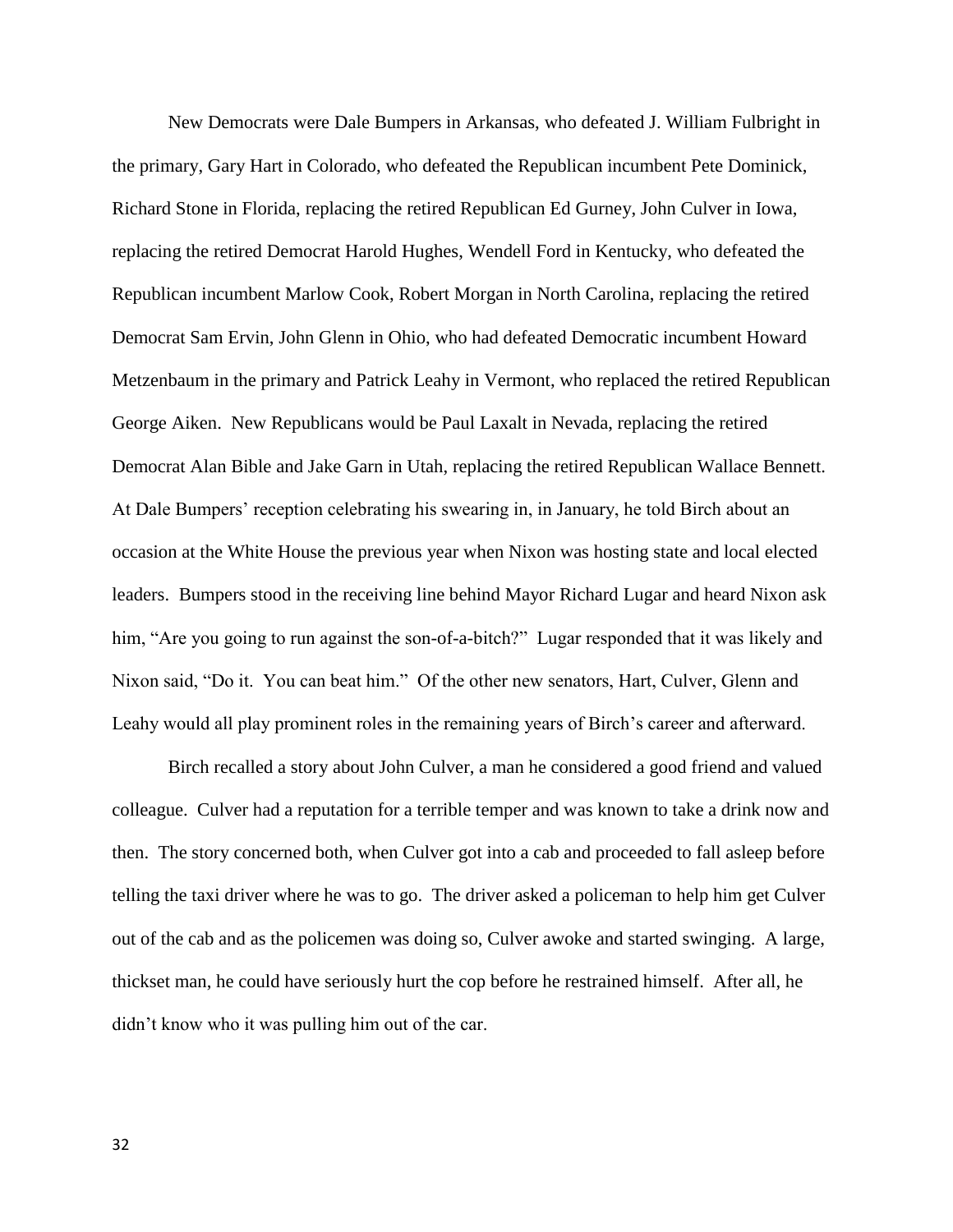Looking back on his own career and discussing relationships with his colleagues, Birch described Leahy as "one of the best senators we have ever had" and someone he liked a lot. "He and I were very close friends. He was probably the most decent human being of any I ever served with in the Senate."

### *95th Congress – 1977/1978*

Jimmy Carter's election as president was totally without coattails, not changing the partisan make-up of the Senate at all, though a number of new senators were elected. New Democratic senators would be Dennis DeConcini in Arizona replacing the retired Paul Fannin, Spark Matsunaga in Hawaii replacing the retired Hiram Fong, Paul Sarbanes defeated J. Glenn Beall in Maryland, Donald Riegle in Michigan replacing the retired Phil Hart, John Melcher in Montana replaced the retired Mike Mansfield, Ed Zorinsky in Nebraska replaced the retired Roman Hruska, Daniel Patrick Moynihan defeated James Buckley in New York, Howard Metzenbaum defeated Robert Taft in Ohio and Jim Sasser in Tennessee defeated Bill Brock. Birch would remember Sarbanes, who was a Rhodes Scholar like Lugar, by saying that he was "a good man, one of the smartest members of the Senate I ever served with."

New Republican senators would be S.I. Hayakawa, who defeated John Tunney in California, John Danforth replaced the retired Stuart Symington in Missouri, Harrison Schmitt, a former astronaut, defeated Joseph Montoya in New Mexico, John Heinz III, heir to the ketchup fortune, replaced the retired Hugh Scott in Pennsylvania, John Chafee replaced the retired John Pastore in Rhode Island, Orrin Hatch defeated Frank Moss in Utah and Malcolm Wallop defeated Gale McGee in Wyoming. Birch would remember Hugh Scott, the minority leader, saying "I liked Hugh Scott. He was a progressive figure heading the Republicans." Orrin Hatch and Birch would develop a close relationship while appearing on different sides of most issues, a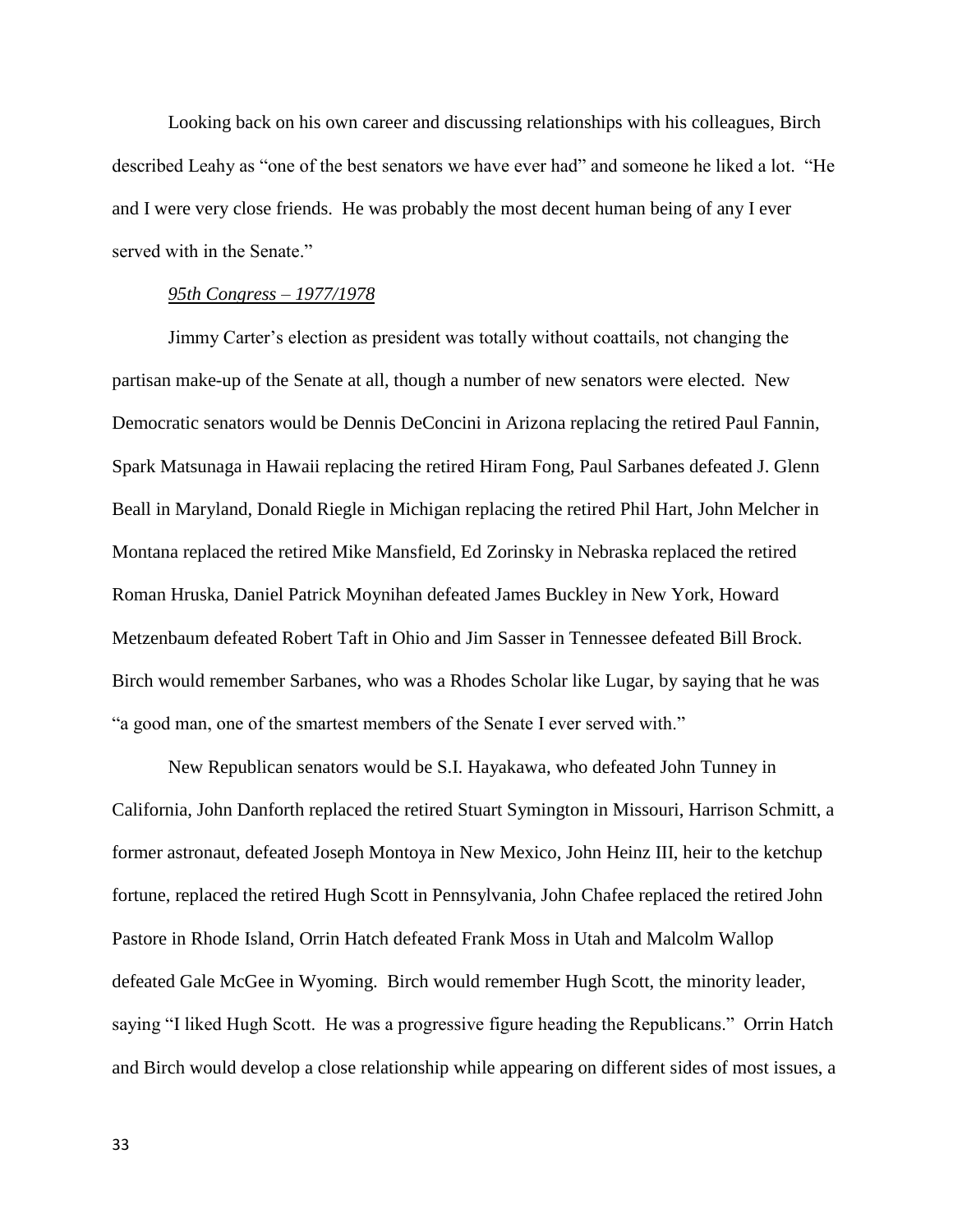relationship that continued after Birch left the Senate. They teamed up on a bill to protect the rights of the institutionalized. Co-sponsoring the Bayh legislation, Hatch complained to him, "Bayh, this thing is killing me (at home). It's terrible!" When Birch reacted by saying, "But it's the right thing to do, wasn't it Orrin?" Hatch responded, "Yes, it was."

Re-elected for the Democrats were Lawton Chiles (FL), Ed Muskie (ME), Ted Kennedy (MA), Hubert Humphrey (MN), John Stennis (MS), Howard Cannon (NV), Harrison Williams (NJ), Quentin Burdick (ND), Lloyd Bentsen (TX), Scoop Jackson (WA), Robert Byrd (WV) and William Proxmire (WI). For the Republicans, those re-elected were Lowell Weicker (CT), William Roth (DE) and Robert Stafford (VT). Harry Byrd, the Independent in Virginia was also returned to the Senate.

When Sen. Mondale became vice president in 1977, Minnesota Gov. Wendell Anderson resigned so he could be appointed to that seat, effectively appointing himself. This would not prove to be wise; he was defeated two years later. Also in 1977, Sen. John McClellan (AR) died and was replaced by Kaneaster Hodges.

#### *96th Congress – 1979/1980*

The 1978 election was a harbinger of things to come. Republicans took three open Senate seats, including one in [Minnesota,](http://en.wikipedia.org/wiki/Minnesota) a special election called after the death of [Hubert](http://en.wikipedia.org/wiki/Hubert_Humphrey)  [Humphrey,](http://en.wikipedia.org/wiki/Hubert_Humphrey) as well as in [Mississippi](http://en.wikipedia.org/wiki/Mississippi) because of James Eastland's retirement and [South Dakota](http://en.wikipedia.org/wiki/South_Dakota) because of James Abourezk's retirement. New to the Senate would be David Durenberger (R-MN), Thad Cochran (R-MS) and Larry Pressler (R-SD). Republicans also defeated five Democratic incumbents: [Floyd Haskell](http://en.wikipedia.org/wiki/Floyd_Haskell) of Colorado, [Dick Clark](http://en.wikipedia.org/wiki/Dick_Clark_(Senator)) of Iowa, [William Hathaway](http://en.wikipedia.org/wiki/William_Hathaway) of Maine, [Wendell Anderson o](http://en.wikipedia.org/wiki/Wendell_Anderson)f Minnesota, and [Thomas McIntyre](http://en.wikipedia.org/wiki/Thomas_J._McIntyre) of New Hampshire. The two Republican victories in Minnesota saw the state's Senate delegation change from two Democrats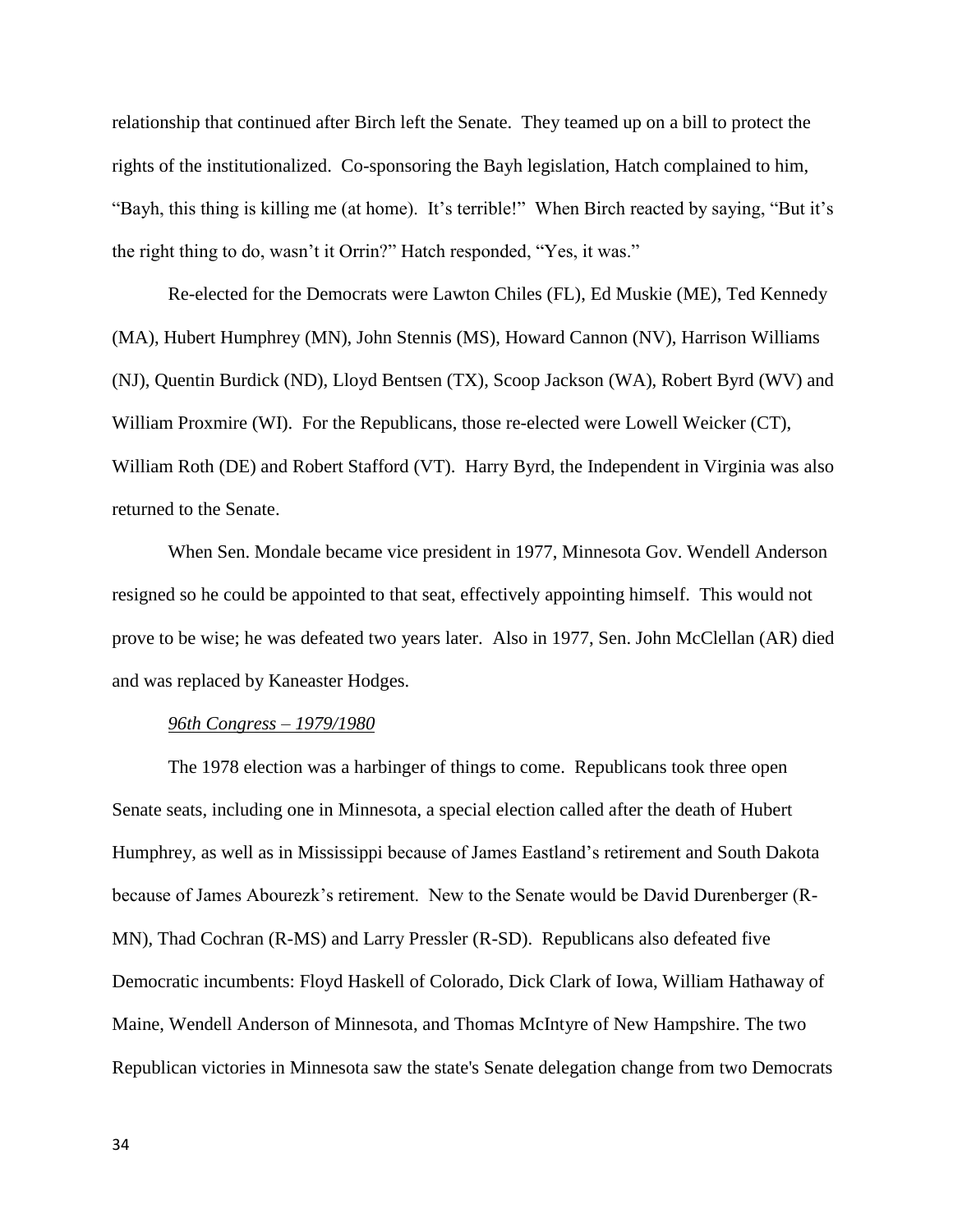to two Republicans in the same election. Replacing the Democratic incumbents who lost were William Armstrong (CO), Roger Jepsen (IA), William Cohen (ME), Rudy Boschwitz (MN) and Gordon Humphrey (NH).

The Republican gains were offset by Democratic defeats of [Edward Brooke](http://en.wikipedia.org/wiki/Edward_Brooke) in Massachusetts and [Robert Griffin](http://en.wikipedia.org/wiki/Robert_P._Griffin) in Michigan and captures of Republican open seats in Nebraska, New Jersey, and Oklahoma. New senators were Paul Tsongas (MA), Carl Levin (MI), James Exon (NE), Bill Bradley (NJ) and David Boren (OK). Clifford Case had lost his primary in New Jersey, leading to former NBA star Bradley winning the seat. Carl Curtis of Nebraska and Dewey Bartlett of Oklahoma had retired.

Other retirements without Party changes were John Sparkman in Alabama, replaced by Howell Heflin, Kaneaster Hodges in Arkansas, replaced by David Pryor, James Pearson in Kansas, replaced by Nancy Landon Kassebaum, William Scott in Virginia, replaced by John Warner and Clifford Hansen of Wyoming, replaced by Alan Simpson.

Another replacement included Donald Stewart in a special election, replacing the late Sen. James Allen's wife Maryon Allen, who had been appointed to his seat after his death. Paul Hatfield, a Democrat from Montana, lost his primary to Max Baucus, who was elected in the fall. Hatfield had been appointed in 1978 after the death of Lee Metcalf.

Re-elected for the Republicans were Ted Stevens of Alaska, James McClure of Idaho, Chuck Percy of Illinois, Pete Domenici of New Mexico, Jesse Helms of North Carolina, Mark Hatfield of Oregon, Strom Thurmond of South Carolina, Howard Baker of Tennessee and John Tower of Texas.